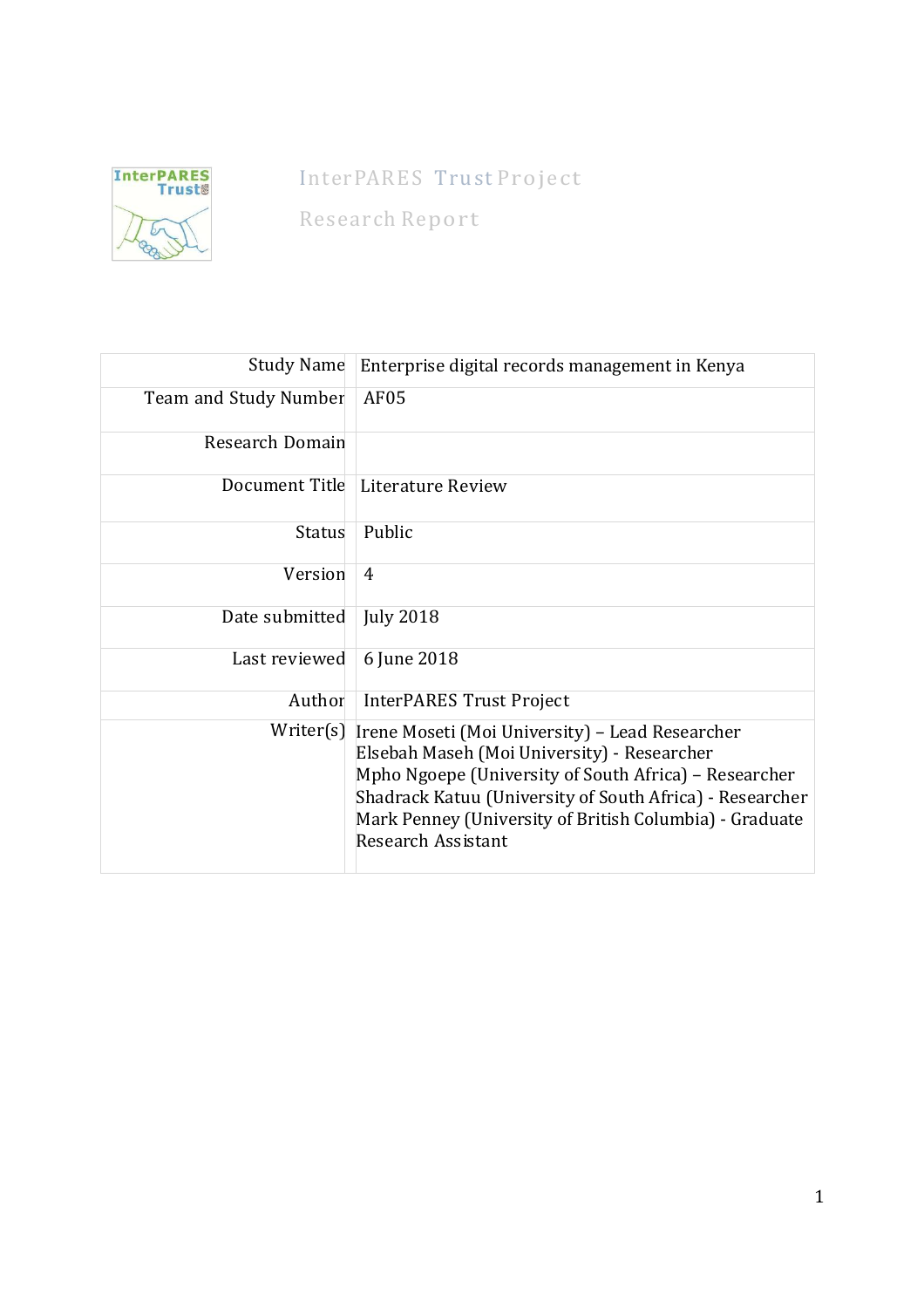## Document Control

| Version history |                  |            |                     |  |
|-----------------|------------------|------------|---------------------|--|
| Version         | Date             | By         | Version notes       |  |
| $\overline{1}$  | June 1, 2016     | M Penney   | Ver. 1              |  |
| 2               | June 30, 2016    | M Penney   | Ver. 2              |  |
| $\overline{3}$  | August 11, 2016  | M Penney   | Ver. 3              |  |
| 3               | December 1, 2017 | Kenya team | Ver. 4              |  |
| $\overline{4}$  | May 22, 2018     | S Katuu    | Ver. 5 copy editing |  |
| 5               | July 15, 2018    | S Katuu    | Ver. 6 final edits  |  |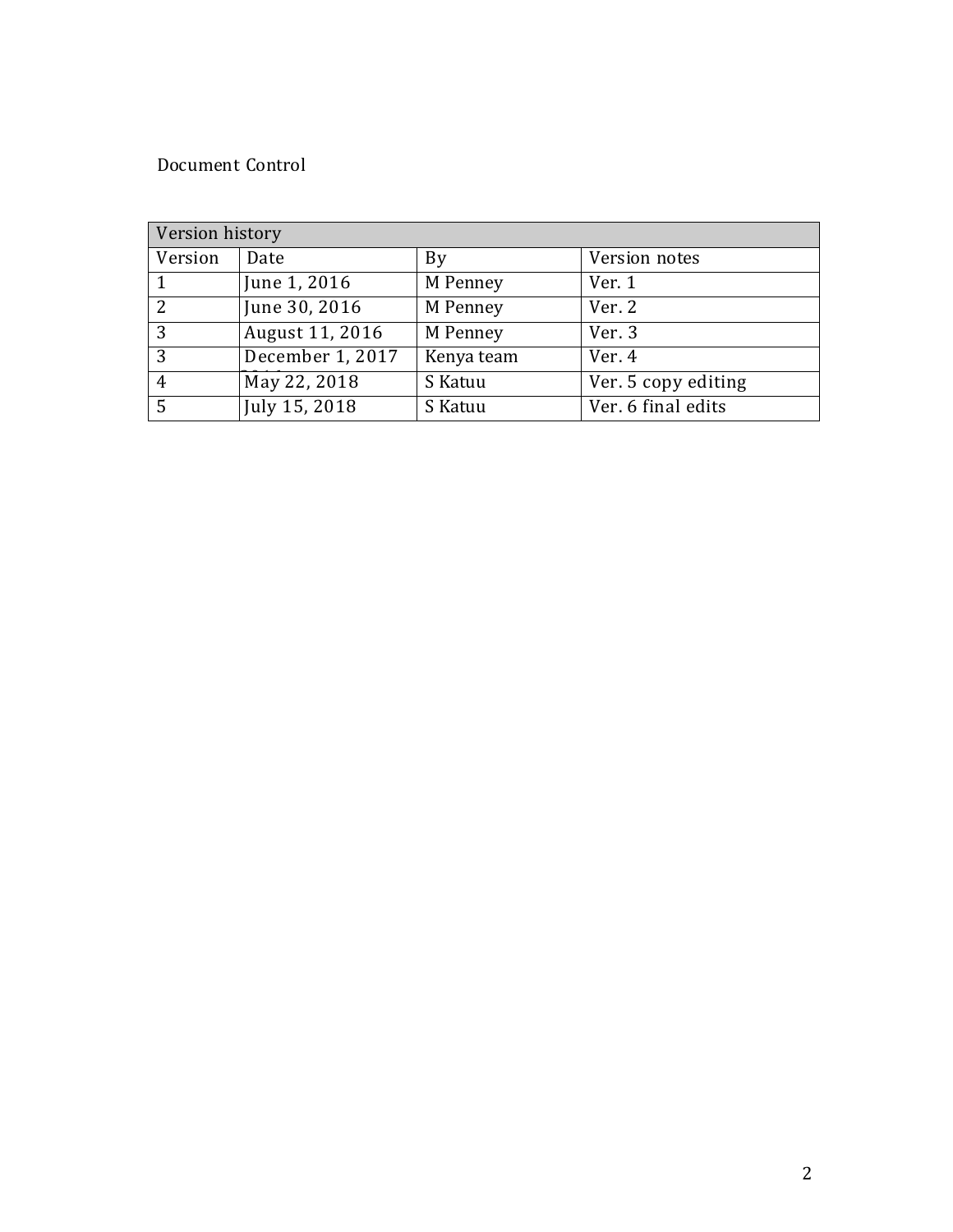## ABBREVIATIONS

AIIM - Association for Information and Image Management

ARIS - Academic Records Information System

ARM – Archives & Records Management

ASYCUDA - Automated System for Customs Data and Management

CMS - Case Management System

COMESA - Common Market of East and Southern Africa

CPIS - Consumer Price Information System

EAC – East African Community

EASSy - East African Submarine Fibre Optic Cable System

ECM – Enterprise Content Management

EDRMS – Electronic Document & Records Management System

ERMS – Electronic Records Management System

ESARBICA – Eastern and Southern Africa Regional Branch of the International Council on Archives

FMIS - Financial Management Information System

FOI – Freedom of Information

HRIS - Human Resource Information System

ICT – Information and Communications Technologies

IFMIS - Integrated Financial Information System

JHD – Judicial Help Desk

JICT - Judiciary Information Communication Technology

KARI - Kenya Agricultural Research Institute

KCB – KCB Bank Kenya Limited

KETRACO - Kenya Electricity Transmissions Company

KNADS - Kenya National Archive and Documentation Service

KPA - Kenya Ports Authority

LIS – Library Information System

MDG – Millennium Development Goals

MoHEST - Ministry of Higher Education, Science, and Technology

NPD - Kenya's National Development Plan

NQF – National Qualification Framework

REPSS - Regional Payments and Settlement System

SAQA – South African Qualifications Framework.

USAID – United States Agency for International Development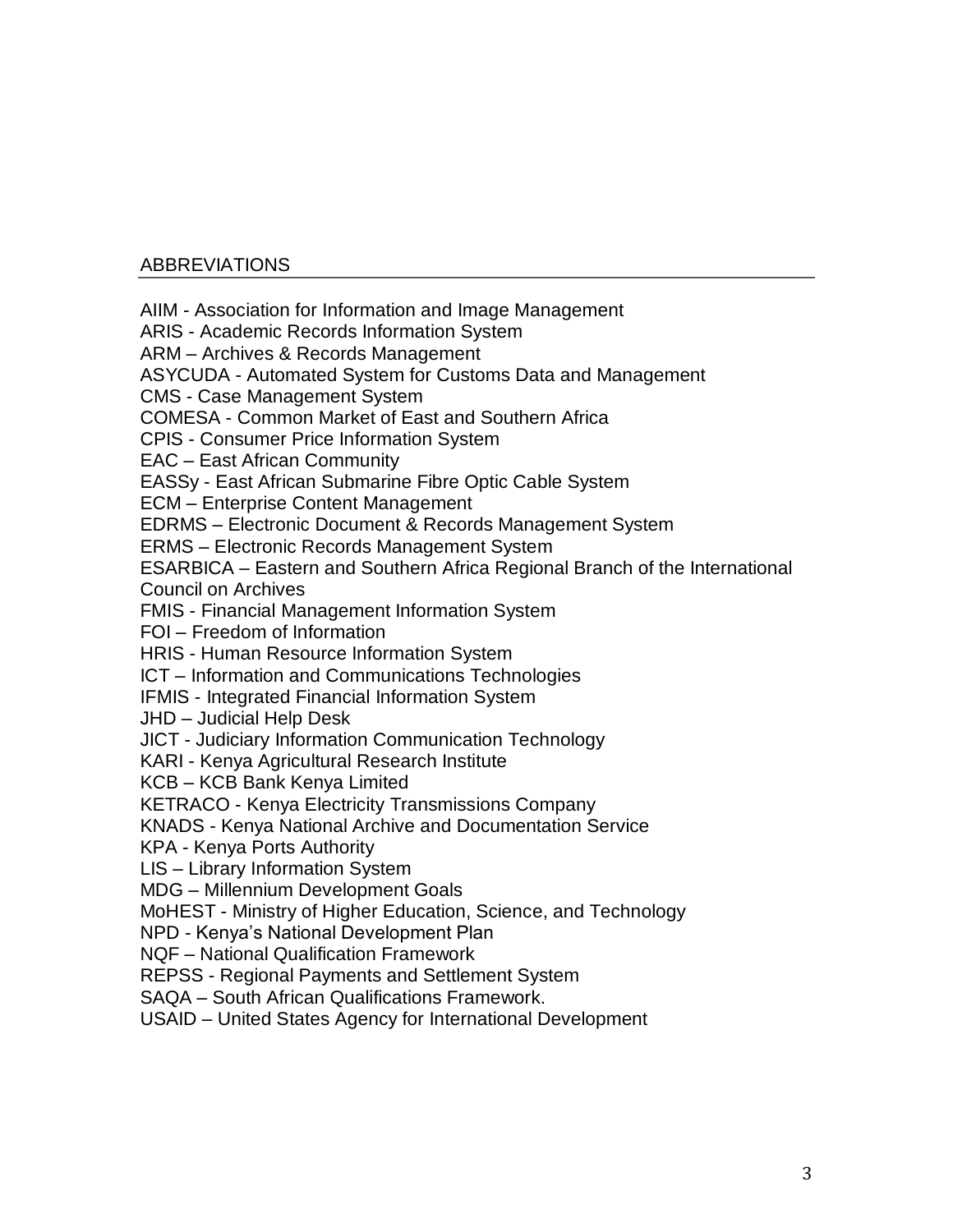# **1. Introduction: Kenya's Public Service and Enterprise Content Management**

Digital recordkeeping is becoming increasingly important to countries as they shift their public-service infrastructures to computer-based systems. Kenya, a major East African nation of 45 million people, is no exception. The challenges that Kenya faces in managing its records resemble those of many other African nations. Common to these countries are two broad themes—increasing interest in government public services supported by a digital infrastructure, or 'e-government'; and increasing use of Information Communications Technologies (ICTs) as components of egovernment systems. The basis of this literature review is the intersection of recordkeeping with e-government and ICTs, specifically in terms of how enterprise content management (ECM), either as a broad system or as a dedicated application, affects recordkeeping.

The goal of this review is to understand:

- The management of digital records in Kenyan public institutions;
- The legal and regulatory context of digital records;
- The current technological framework within public-sector institutions for digital records; and
- The technological environments for generating records.

This review particularly attempts to discern whether Kenya uses ECM applications or other enterprise-wide systems. ECM applications are defined as:

The strategies, methods and tools used to capture, manage, store, preserve and deliver content and documents related to organizational processes. ECM tools and strategies allow the management of an organization's unstructured information, wherever that information exists. (AIIM, 2010)

ECMs are distinct from tools like Electronic Records Management (ERM) and Electronic Document & Records Management (EDRM) systems, in that the content housed in ECMs may or may not constitute records. An ECM may include a recordsmanagement component like an ERMS or EDRMS, but it also may require more robust intervention to capture content that constitutes a record.

This review draws on a bibliography of over 50 published articles to examine the state of ECM applications and other enterprise-wide systems in the Kenyan public service; determine their relationship (if any) to existing archives and recordsmanagement (ARM) practices; and contextualize these systems from the perspective of acknowledged ARM challenges in Kenya and Africa.

# 1.1 Historical Context

The historical experience of Kenya informs some of the issues this paper examines. Unstable political environments in many African countries have made ARM a difficult professional practice (Stephens, 1993). However, in Kenya's case, the political environment has been relatively stable since independence, and ARM practice has recently been the subject of scrutiny.

Following the achievement of independence from Britain in the 1960s, the Kenya National Archive and Documentation Service (KNADS) took on several responsibilities that some have considered to be nontraditional (Mnjama, 2003). These included "the retrieval of migrated archives, collection of oral traditions, the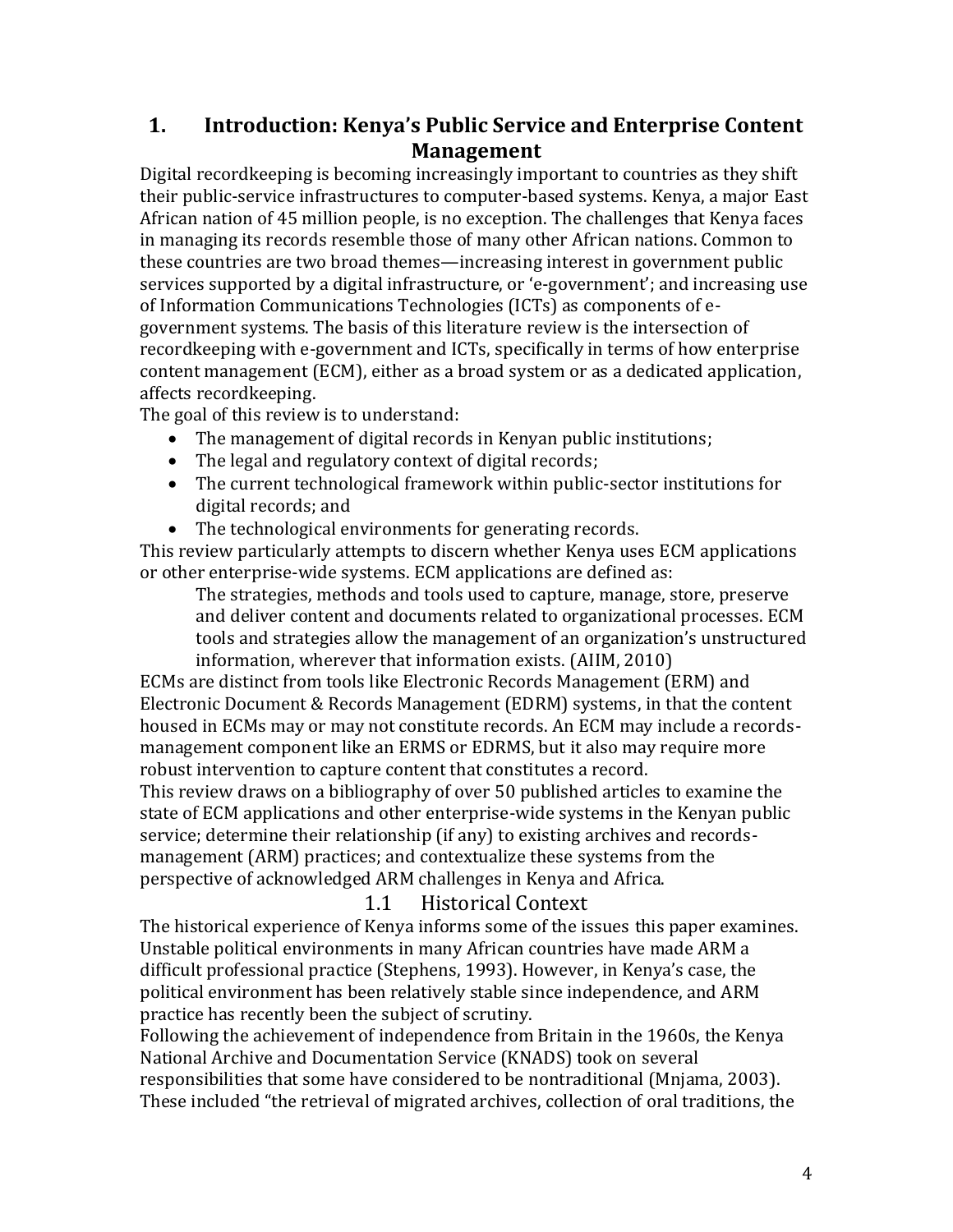preservation of the freedom trees, establishment of a documentation centre, a programme for the preservation of sites and monuments, and the establishment of audio-visual archives" (p. 91). Mnjama feels that although these activities kept KNADS from being able to "assist in the development of records management programmes…within the government," they also helped to expand archival access (p. 92). He also describes how the Kenya Public Archives and Documentation Service Act of 1965 has become increasingly problematic since the advent of computer-generated digital records. Mnjama shows that "electronic records form part of the public records" according to the act, but "no countrywide survey has been undertaken to establish how records created electronically are being managed," leaving Kenya without key sources of information. He particularly identifies legal admissibility, alteration, and hardware and software issues (p. 98). Finally, he also notes that the act assigns responsibility for public records to KNADS' director, without specifying at what point the director becomes responsible for them (p. 93). This helps to explain some of the difficulties KNADS faces in addressing ARM challenges in the public service.

In the 1990s and 2000s, African governments, including Kenya's, undertook a wave of public-service reforms. These created opportunities for improved ARM practice, but ARM professionals did not capitalize on them (Mazikana, 2009, p. 51). A relevant example is Kenya's National Development Plan (NPD), which included no ARM content (Venson, Ngoepe and Ngulube, 2014). Kemoni and Ngulube (2008) explored the issue of land repossession in Kenya in the years following, a policy initiative that was part of the Millennium Development Goals (MDGs), but which poor recordkeeping hampered. After a major public outcry that did not omit the role of KNADS in the scandal, in 2003 the government established a task force on poor recordkeeping, the 'Task Force to improve the performance of registries in government ministries/departments.' This reveals that the Kenyan government was aware of the benefits of good records-management practice and attempted to ameliorate some of the problems it faced regarding its ARM practices. This follows Thurston, who argued that there was increasing interest across Africa in good ARM during the period in which he wrote, which seems to have continued (Thurston, 1996).

In Kenya, the awareness that Thurston describes led to concrete action. The Office of the President issued circulars that specifically dealt with poor recordkeeping practices (Kemoni and Ngulube, 2008). Outcry regarding these problems led to the establishment of the recordkeeping task force "to improve the performance of registries in government ministries/departments" (pp. 298, 305). No clear evidence of this task force's results appeared, but this event provides important contextualization for current records-management thought and practice in the Kenyan public sector, showing that records-management improvement has been on the agenda at a high level

1.2 Records Management Challenges Facing Kenya Kenya faces several challenges to improving its ARM practices. Described broadly, these are legislative issues, staffing issues, organizational issues, policy issues, and practice issues.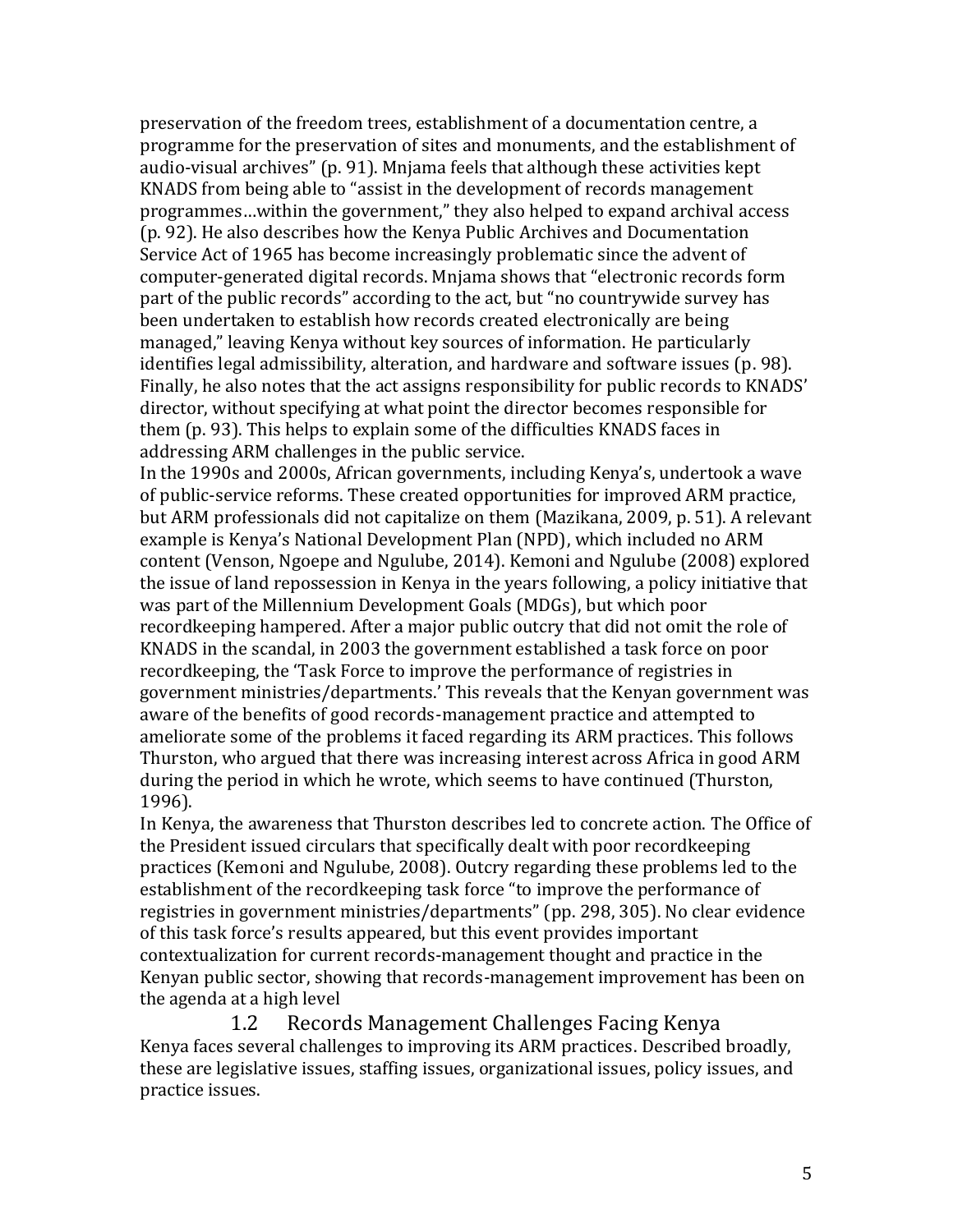- Legislative issues:
	- o The inability of KNADS to affect public-service ARM practices; and
	- o Inadequate, restrictive, and outdated legislation.
- Staffing issues:
	- o Inadequate training and lack of trained staff;
	- o Lack of ARM professionals in ARM positions and staff-retention problems; and
	- o Problems regarding professional collaborations.
- Decentralization of ARM within institutions.
- Policy issues:
	- o Lack of policies; and
	- o A focus on ICT implementations in place of ARM policy.
- Lack of digital records management.

Many of these challenges are common across Africa and within the Eastern and Southern Africa Regional Branch of the International Council on Archives (ESARBICA) region, to which Kenya belongs. Previous authors including Kemoni have identified poor policy, infrastructure, legislation, and training as issues across ESARBICA (Kemoni, 2009). Similarly, Keakopa identified training, staff retention, preservation of digital records, and legislative issues as challenges across ESARBICA (Keakopa, 2010).

## 1.3 Goals of ECM Implementation in Kenya

According to Kemoni, Ngulube, and Stilwell (2007), good records management can:

- Reduce poverty:
- Increase accountability;
- Aid in effective management of state resources;
- Aid rights protection;
- Aid in anticorruption strategies; and
- Help improve services to citizens. (p. 16)

Kenya likely is attempting to achieve many of these through its ICT-supported egovernance initiatives. However, Lemieux argues that ICT implementations in particular create more ARM problems than they solve by exacerbating "previous weaknesses in recordkeeping systems" (Lemieux, 2016, p. 12). Mnjama and Wamukoya explicitly connect good paper-based records systems and "success or failure of automation projects," or ICTs, arguing that if manual RM is in disarray, ICT implementations are likely to fail (Mnjama and Wamukoya, 2007, p. 280). Compliance can link ECM benefits to ARM where "good records management . . . protect[s] the enterprise from harmful damage" (Salamntu and Seymour, 2014). If we consider ECMs and similar systems as examples of ICTs, then it follows that a successful ECM or enterprise-wide system must incorporate an ARM component, and will more likely succeed if implemented in an organisation that already has strong records management.

By exploring the challenges that public-sector records management in Kenya faces, we can pinpoint those areas that may require scrutiny or change to help Kenya's current and future ECM applications and systems succeed.

# **2. Legislation**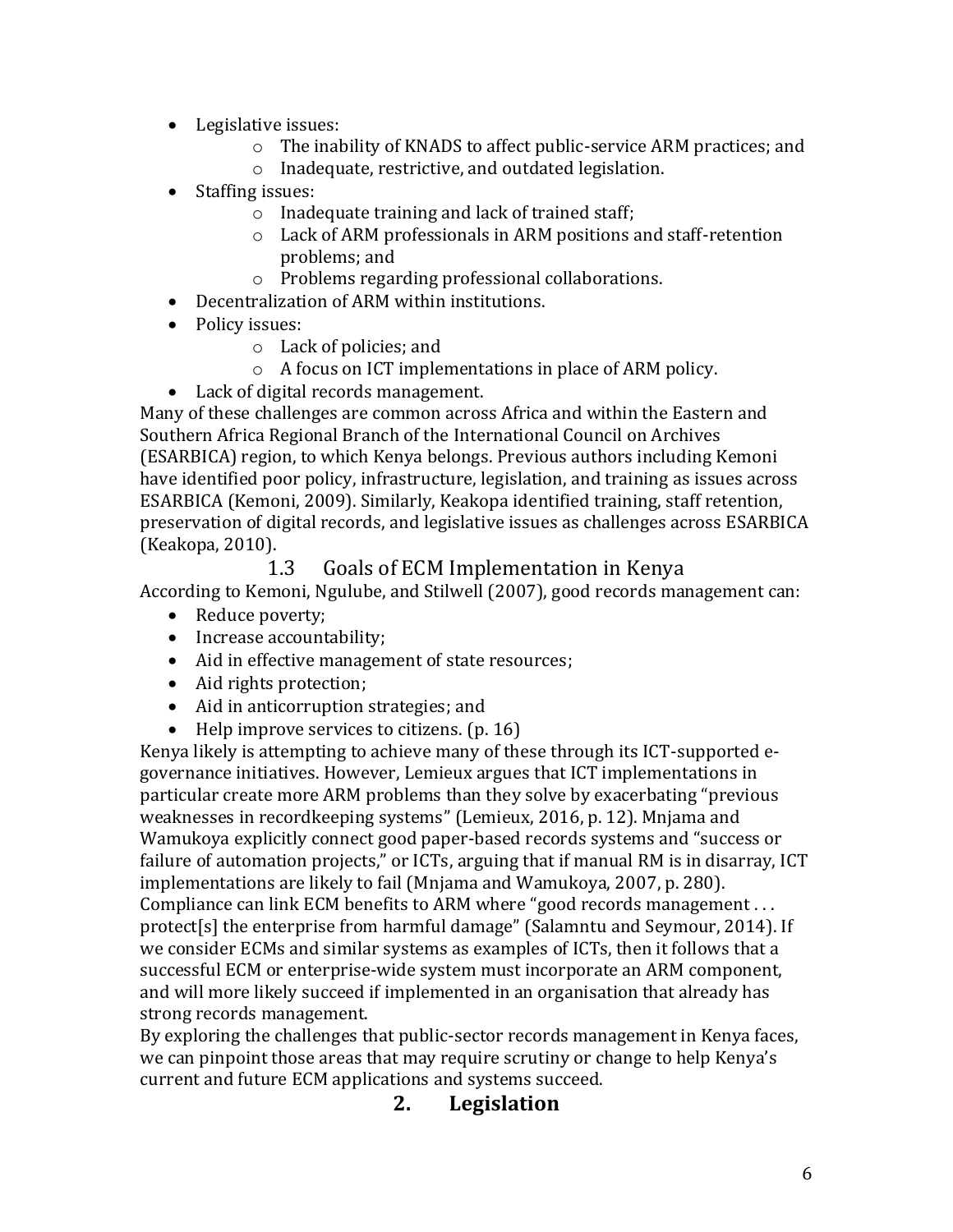Legislation that supports good records management is an issue both within Kenya and throughout Africa. ARM legislation forms the basis upon which all other concerns rest, as it governs the powers and abilities of officers and employees within a country's ARM programs and initiatives. Across the ESARBICA region, legislation does not allow archives to actively perform ARM in their own governments (Ngulube and Tafor, 2006, pp. 58, 60–61).

2.1 Inability of KNADS to Affect Public-Sector RM As discussed earlier, the Kenya Public Archives and Documentation Service Act itself makes it difficult for KNADS to affect public-sector recordkeeping. There are several recent examples of KNADS's failure to insert itself into public-sector ARM. Although KNADS helped to draft a national ICT policy, it was ultimately dissatisfied with the result as it pertained to ARM (Abankwah, 2010, p. 173). KNADS cannot enforce compliance with any records schedules (Wamukoya and Lowry, 2013 p. 72). Attempting to partially ameliorate the problem, Lowry argues for an oversight body to harmonise Kenyan government records management with Freedom-of-Information (FOI) legislation (Lowry, 2013b, p. 26).

2.2 Inadequate, Restrictive, and Outdated Legislation Kenya lacks a national regulatory framework for records (Lowry, 2013a, p. 59). Furthermore, recent FOI legislation in Kenya caused disorganization (Lowry 2013b). Lowry has proposed a solution whereby KNADS should receive new powers through legislation to set standards and guidelines for ARM (Lowry, 2013b p. 26). The wave of public-sector reforms across sub-Saharan Africa discussed earlier in this paper did not improve ARM, partly because ARM professionals did not participate (Mazikana, 2009, p. 46). As noted earlier, Mnjama (2003) argues that the Kenya Public Archives and Documentation Service Act does not provide an explicit time for KNADS's director to take control of public records (p. 93). Kenya's colonialbased archival legislation (specifically its Official Secrets Act) hampers public archival access and gives the government powers it is loath to give up (Mnjama, 2008, pp. 65-66). This could explain the lack of any new dedicated digital RM legislation. Countries across Africa require modernization of laws for digital RM (Keakopa, 2002, p. 46). The entire ESARBICA region faced outdated legislation (Keakopa, 2010, pp. 62-64). Indeed, outdated archival legislation was a problem well before the advent of earnest of digital records in Africa (Mnjama, 1993 p. 85).

## **3. Staffing**

Staffing is one of the major problems identified by many researchers investigating archival and records-management practices in Kenya and other sub-Saharan African countries. Researchers have identified three key parts of this problem:

- Poor or nonexistent training related to digital records management;
- A lack of ARM professionals in public and private institutions, along with difficulties in retaining qualified staff in the public sector; and
- A lack of collaboration between ARM professionals and other specialists.

# 3.1 Training

In a survey of Kenyan judiciary professionals, Maseh (2015b) found that 95% of respondents felt that the primary problem affecting RM in the judiciary was staffing (p. 139). More specifically, a survey of employees of Kenya Ports Authority (KPA)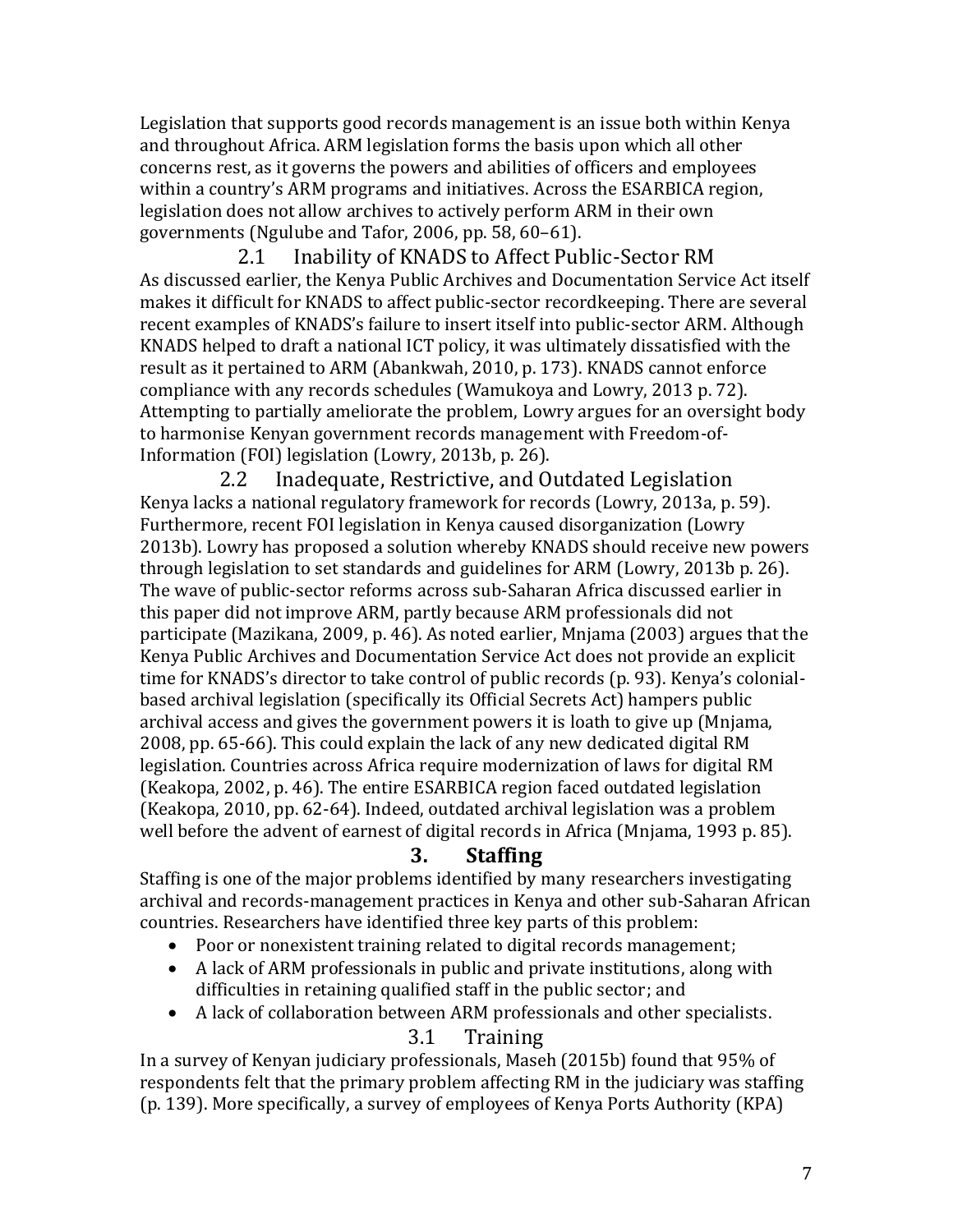found that 61.5% of respondents said a lack of skilled RM professionals was a problem (Mzerah, 2013 p. 87). Several authors support this view by identifying staffing, and particularly training, as a problem. From a general perspective, inadequate ICT skills are a barrier to widespread adoption of digital records management (Asogwa, 2012, p. 202). Employees competent to perform digital RM are uncommon in Africa (Mnjama and Wamukoya, 2007, p. 281), and trained staff are in short supply in sub-Saharan archives (Ngulube, 2004, p. 148). Poor training in the ESARBICA region is also a problem (Ngulube and Tafor, 2006 p. 64). Within Kenya, a lack of trained staff is an impediment to public-service delivery (Abuki, 2014, p. 60). However, the same study did reveal that some staff had been trained in digital RM, and the literature reports several examples. KCB Bank Kenya Limited (KCB) ARM staff lacked formal training (Ambira and Kemoni, 2011, p. 6). In a survey of Kenyan government registry employees, Kemoni (2007) found that they lacked necessary computer skills (p. 249). Four percent of employees who responded to a survey at the Kenya Electricity Transmissions Company (KETRACO) had received digital records training (Dwoya, 2014, p. 55). Only 10.6% of Moi University registry employees had any RM training at all (Nasieku, Kemoni and Otike, 2011, p. 200). In the archival field, archivists are incapable of managing digital records because of poor training, among several other reasons (Mazikana, 2009, p. 43–44). Although KNADS staff are highly educated, one study found them unprepared to do digital RM (Wamukoya and Lowry, 2013, p. 72). In a case study of an EDRMS implementation in Kenya's Ministry of Higher Education, Science, and Technology (MoHEST), good training and some level of preexisting technical knowledge from employees was found to be key to a successful implementation; unfortunately, MoHEST's implementation was not successful (Mutimba, 2014, pp. 52-53).

3.2 Lack of RM Professionals and Staff-Retention Problems Besides training for RM professionals, some authors also identify the problem of placing employees who were not RM specialists in RM roles. In Namibia, many RM professionals are political appointees with no training (Barata, Kutzner and Wamukoya, 2001, p. 38). Within Kenya, judiciary RM staff are self-trained (Maseh 2015a, p. 82). KETRACO registries employed secretaries instead of RM professionals (Dwoya 2014, p. 56).

Another major problem for the Kenyan public service with regard to staffing is the retention of competent employees. Staff retention is a broad problem of the last 50 years across sub-Saharan Africa (Tough 2009, p. 190). Trained staff in the Kenyan public service regularly leave for better-paying positions, and these transitions lead to loss of records (Barata*,* Kutzner and Wamukoya, 2001, pp. 38–39). In short, Kenyans with digital RM skills regularly leave the public sector for the private sector (Mnjama, 2003, p. 99).

## 3.3 Professional Collaborations

Collaborations between ARM professionals and other specialists are crucial in increasingly complex and technological organisations. At a high level, African ARM professionals need better relations with their own professional associations, the public, legislators, and ARM professionals in other countries (Mnjama, 2005, p. 469).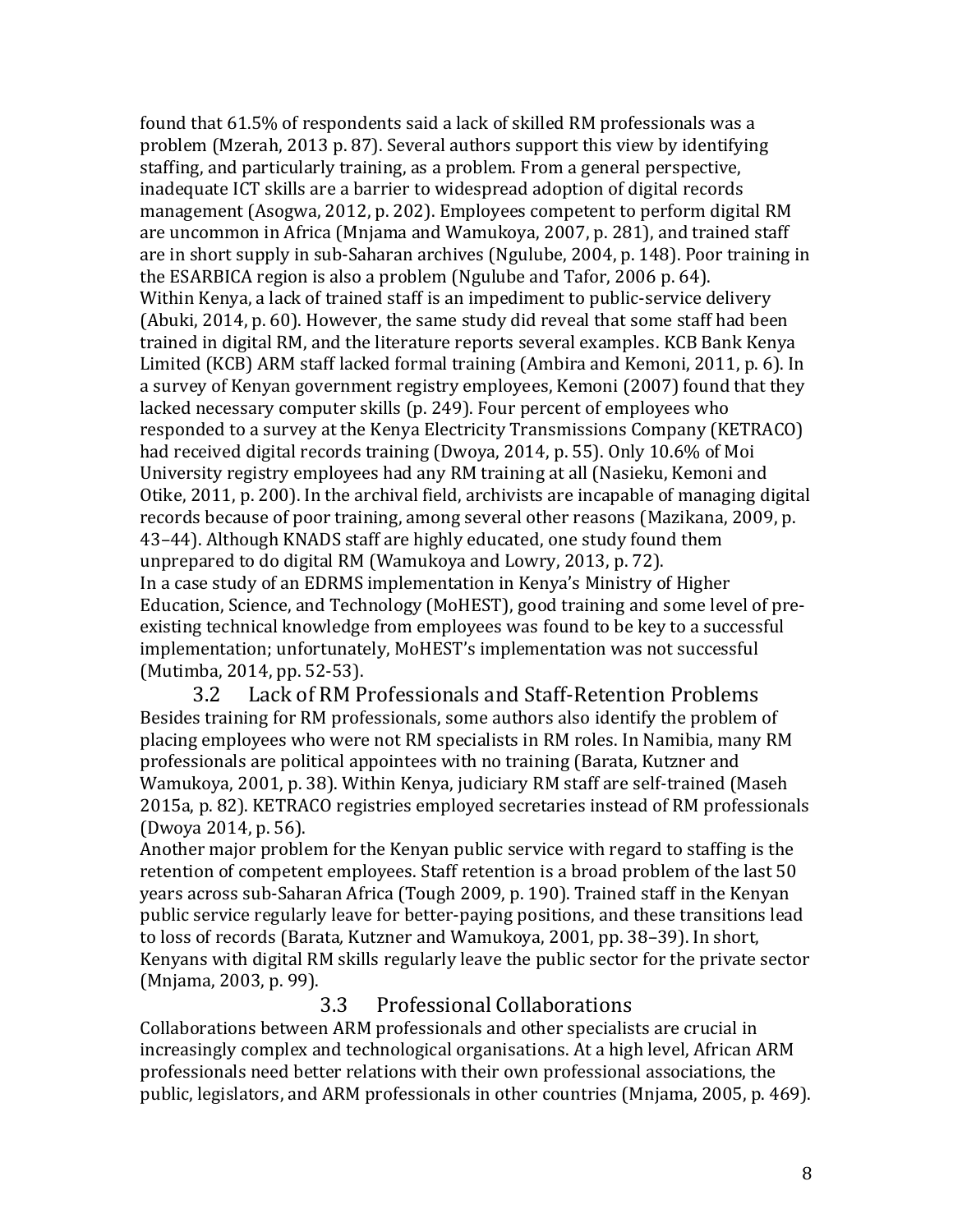Similarly, ARM professionals in Africa are professionally isolated and need increased interdisciplinary collaboration (Ngoepe, Maluleka and Onyancha, 2014, p. 133). Within Kenya, records-management staff at the KCB were not providing key information, such as designating vital records or requesting access controls to prevent all bank staff from modifying records (Ambira 2010, pp. 128, 130). Emphasizing this point strongly is an article by Moturi, Mburu, and Ngaruiya (2016), who argue for the creation of a judicial data warehouse. However, the authors are not ARM professionals, and their proposal, which would likely have effects on RM in the Kenyan judiciary, lacks the participation of any ARM professionals, as well as any identifiable ARM theory. In some cases, collaboration may need to take a very specific form, such as Ambira's conclusion that RM should be a part of the KCB's Risk Management Division (Ambira, 2010, p. 139). Using a more egalitarian approach, Erima and Wamukoya (2013) argued that the Moi University registry should collaborate with its ICT department on digital RM.

#### 3.4 Conclusion

Staffing is a major problem for Kenyan ARM and one that deserves focused attention. It is also a problem that goes beyond Kenya's borders. Several authors have attempted to show how these issues might be addressed. Although formal ARM education in Africa is increasing, it is not necessarily translating into improved professional practice, something that could be ameliorated by more experiential learning (Nengomasha 2013, pp. 7–8). Standardisation of training across Africa using the South Africa Qualifications Authority (SAQA) as a model is another possibility (Ngulube, 2001a). Kenya is well placed to standardise its training because it participated in the broader process that resulted in the National Qualifications Framework (NQF) that South Africa used to produce SAQA. Thus, Kenya has its own qualification framework enshrined in law (Republic of Kenya 2014). A major focus of ARM education should be preservation skills, as they underlie all other ARM concerns (Ngulube 2007). Active research as part of archival education in sub-Saharan Africa is another ingredient (Onyancha *et al*., 2015, p. 157). Many professionals may require retraining to conduct digital RM in Africa (Wato 2006, pp. 74–75). Unfortunately, training solutions affect only one aspect of the staffing problem and do nothing to solve the problems of retention or collaboration.

## **4. Decentralization of Records Management**

Although Kenyan public services may have RM programs, the details of these programs often differ between offices and departments. In the KCB, records management across the organization was decentralized—the bank had no overall RM program, while some departments had their own program (Ambira and Kemoni, 2011, pp. 3, 6). One problem was the separation of Risk Management and Records Management (pp. 6–7). Similarly, individual departments of the Kenyan government manage their own records (Asogwa, 2012, p. 201). In KETRACO, the registry is decentralized, resulting in each department essentially performing its own registry work (Dwoya 2014, p. 56). Kenyan Railway Corporation offices each have different records-management practices (Mnjama 1994b, p. 208). Within Kenya Ports Authority departments, information is not shared, which results in records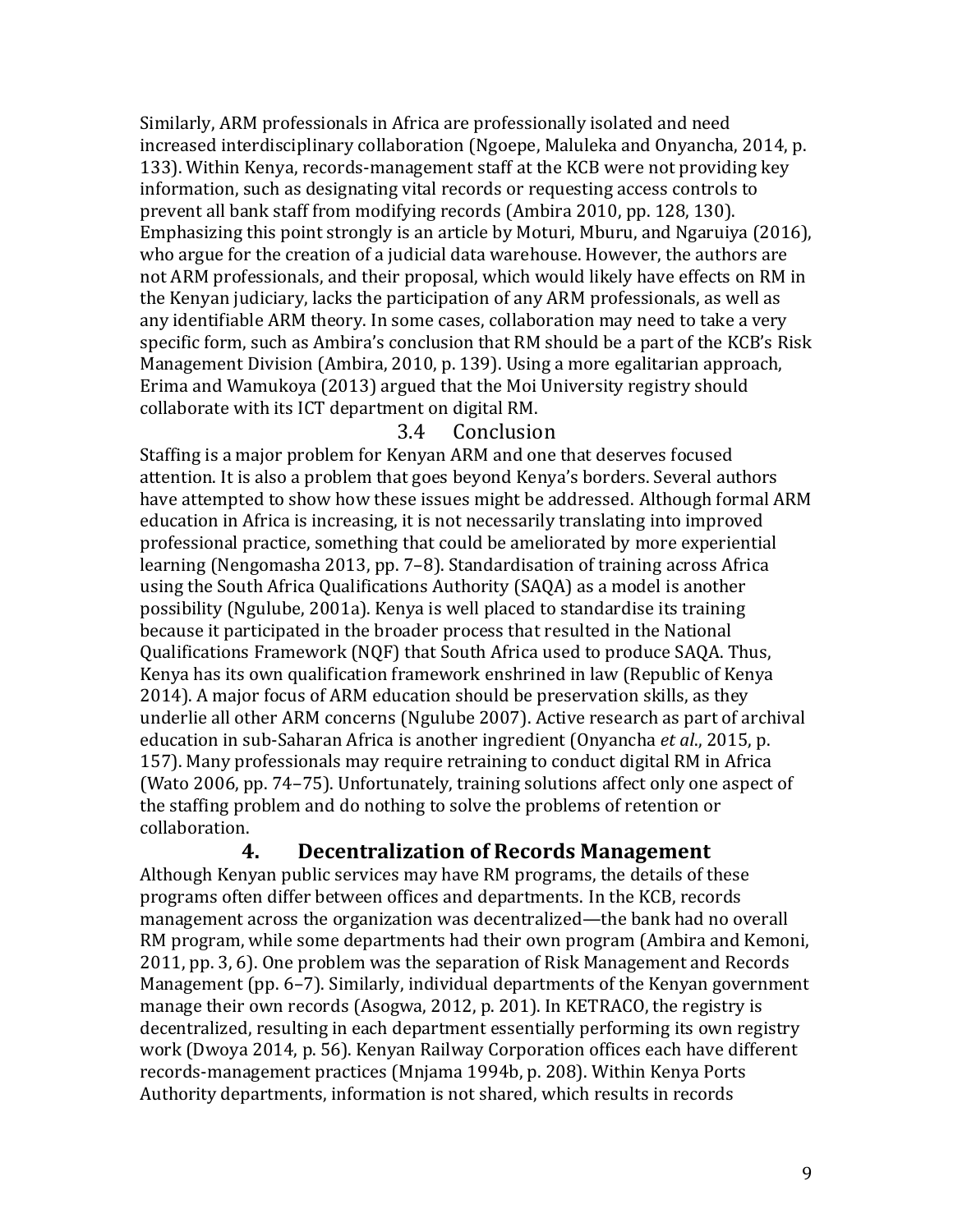duplication (Mzerah, 2013 p. 88).

# **5. Policy**

Policy constitutes a major problem for ARM practice in Kenya and more broadly across Africa. Sub-Saharan African countries generally lack records-management policies (Nengomasha, 2013, pp. 3–4). Additionally, many sub-Saharan archives lack preservation policies (Ngulube, 2005, p. 161). Kenya is no exception.

#### 5.1 Lack of Policies

Many institutions in Kenya outright lack any records-management policies. A good example is KETRACO, which possessed no RM policy (Dwoya, 2014, p. 64-65). In Kisii County, a draft RM policy existed but had not yet been implemented (Abuki, 2014, p. 63). Finally, the KCB had no overall RM policy (Ambira and Kemoni, 2011, p. 3).

In cases where Kenyan institutions do possess some RM policies, these policies often do not extend to digital records. Explicit digital RM policies are also rare. The KCB had no strategy for managing digital records, and its RM guidelines (not policies) are piecemeal (Ambira, 2010, p. 109–110). At Moi University, no digital RM policies existed even though the university was automating records, leading to a situation of records capture but no policy on how to treat them (Erima and Wamukoya, 2013, p. 31). The Kenyan judiciary has e-case management implemented, but their policies are strictly for paper records (Maseh 2015a, pp. 79, 81). Indeed, the judiciary possesses no digital RM policy (Maseh 2015b, p. 222). The Kenya Agricultural Research Institute (KARI) had no digital preservation policy (Mwangi and Wamukoya, 2012, p. 108). The KPA also lacked digital RM policies (Mzerah, 2013, p. 89). Moi University possessed no digital RM policy (Nasieuku, 2011, p. 191). In the case of KNADS, no policies for the management of current digital records existed (Wamukoya and Lowry, 2013, p. 74).

5.2 Focus on ICT at the Expense of Good RM ICTs and computer adoption in the public service are not linked to RM programs in Kenya (Mnjama, 2003, p. 99). The amelioration of the Kenyan judiciary's lost-file problem is something that ICTs may be able to help to achieve (Makau 2014). However, as noted earlier, successful ICT implementations depend on good paper RM systems (Mnjama and Wamukoya, 2007, p. 280). Poor paper RM systems can result in poor ICT integrations. Moturi, Mburu, and Ngaruiya (2016) followed Makau by providing an ICT-based solution for Kenya's slow and erratic judiciary system. However, they did so without considering any records-management principles or how these might help accomplish their goals. Wafula (2012) notes the existence of ICT policy in several places, including the Kenyan president's office, but does not include any information about whether these policies have RM content or input. However, the author does refer to a statement from the Ministry of Finance and Planning that the government aims to "incorporate records management and archival functions into the design, development, and implementation of information systems" (p. 20). So, it seems that the government of Kenya was aware of the need for good RM to support ICT initiatives.

#### **6. Lack of Digital Records Management**

Good manual records management and ICT applications are closely connected. As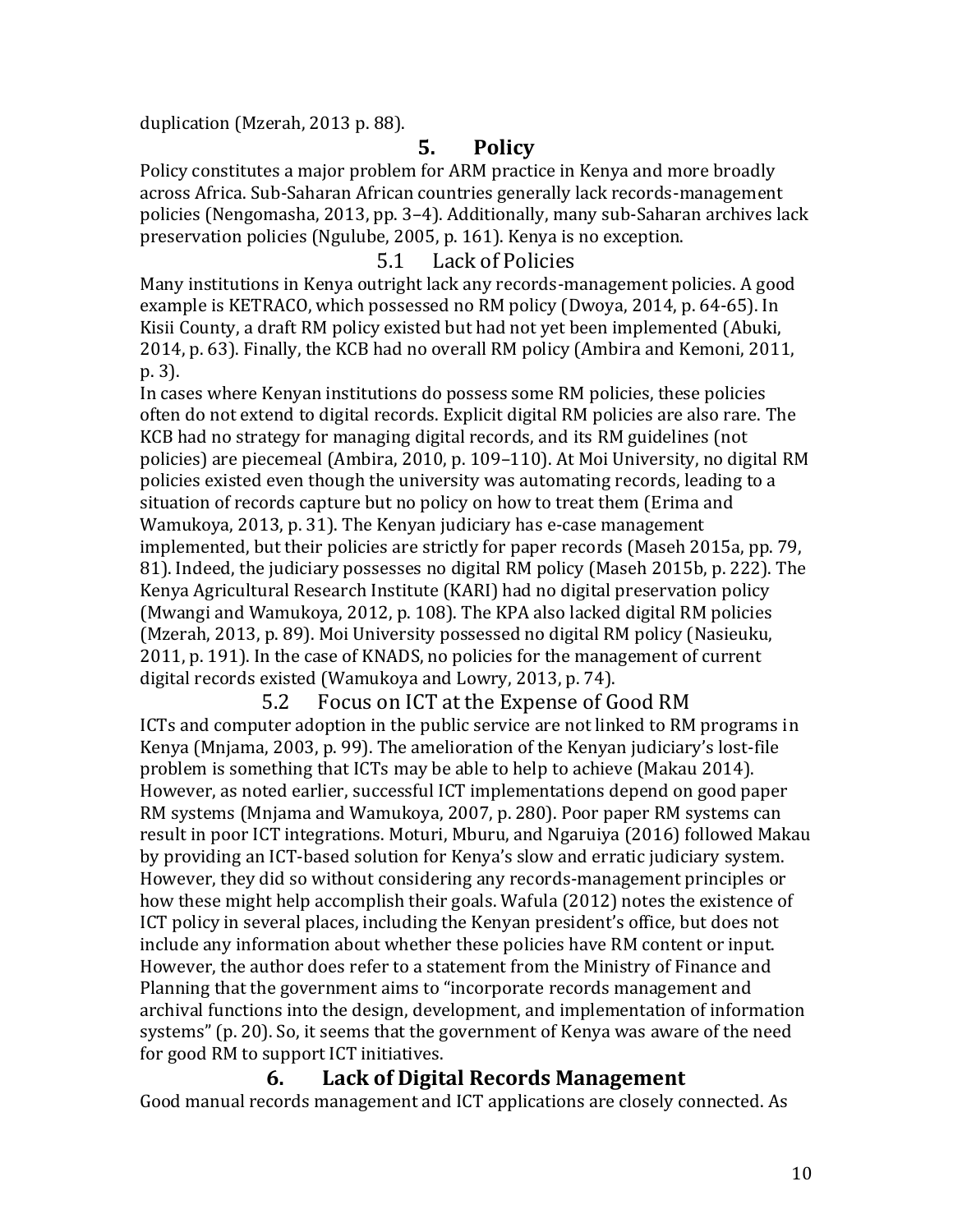noted earlier, Mnjama and Wamukoya (2007) connect the state of paper records management to the success of ICT and e-government initiatives (p. 280). Although many institutions in Kenya perform manual records management, they may not link this practice with their digital records generation or manage digital records at all. So, although much of the public sector may be positioned to integrate their RM practice with ICT initiatives, the results of this review point to this step still being in the future in many cases.

The Kenyan judiciary possesses a computerized record retrieval system for paper records, but no digital RM *per se* (Maseh, 2015b, p. 117, 135). Within the Ministry of Lands, Housing and Urban Development, the majority of RM is manual (Moemi, 2015, p. 684). Despite the availability of an EDRMS, MoHEST still performs manual RM (Mutimba, 2014, p. 4). In the Kenyan government broadly, existing digital RM systems have not been incorporated into the existing paper registry system (Mnjama 2003, pp. 98–99). KPA's RM is paper-based (Mzerah 2013, p. 81).

**7. ECM and Enterprise-Wide System Implementations** Following Katuu (2016) and the Association for Information and Image Management (AIIM), ECMs can best be described as:

The strategies, methods and tools used to capture, manage, store, preserve and deliver content and documents related to organizational processes. ECM tools and strategies allow the management of an organization's unstructured information, wherever that information exists. (AIIM, 2010)

An ECM may or may not include a records-management function or be incorporated into a wider records-management system (Katuu 2018). Furthermore, ECMs may contain items that also could be managed as records. Enterprise-wide systems, although not ECMs in name, may perform some or all functions of a dedicated ECM. In Kenya, the records-management challenges described above are likely to impact ECMs and enterprise-wide systems, whether they explicitly manage records or not. ECM and similar implementations described in recent Kenyan records-management literature are discussed below.

Many ECM applications rely on cloud computing for infrastructure; this is particularly attractive to resource-strapped developing nations (Bwalya and Mutula, 2015, p. 7). Part of this review is an attempt to discern whether Kenyan enterprisewide systems use cloud computing; however, there is no clear evidence that any of the enterprise-wide systems discussed here do so.

7.1 Enterprise-Wide Systems Descriptions The Kenyan judiciary supplies many examples of enterprise-wide system implementations. The judiciary possesses a case-management system that is only implied to be ICT based, because details about it are vague (Lowry 2013a, pp. 53, 56). It also has had at least one functional ERMS implementation and a plan for an integrated document-management system (Maseh 2015b, pp. 135, 185). Also extant are a Court Management System (CMS), Judicial Help Desk (JHD), and Integrated Financial Management Information System (IFMIS) (Moturi, Mburu and Ngaruiya, 2016, p. 10). Outside of the judiciary, Mutimba (2014) investigated an EDRMS implementation at MoHEST that had middling results. At Moi University, the following systems produced digital records: a "Library Information System (LIS), an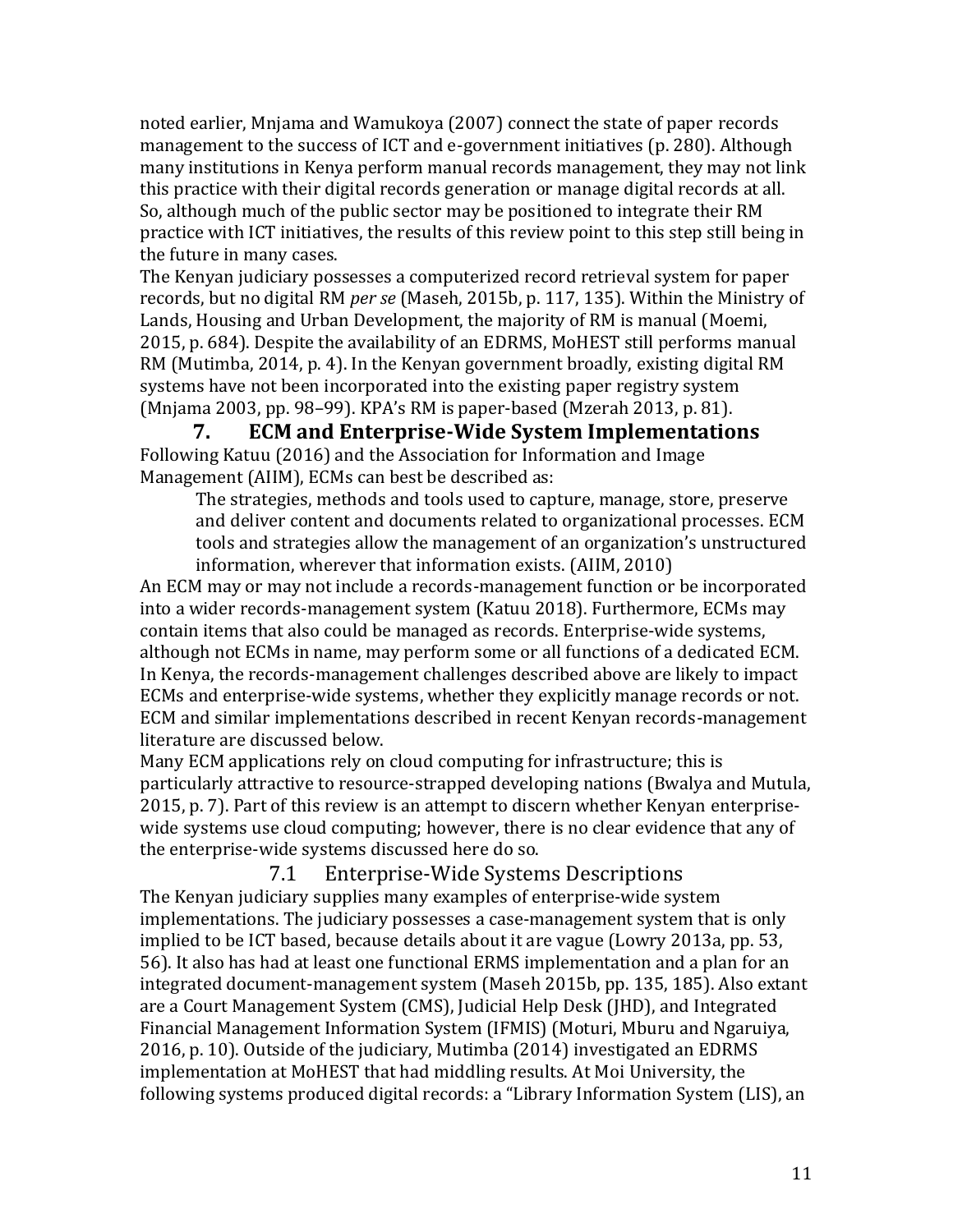Academic Records Information System (ARIS), a Financial Management Information System (FMIS), and a Human Resource Information System (HRIS)," each a module of the same system (Nasieku, Kemoni and Otike, 2011, p. 180).

Kenya participates in several regional ICT initiatives through its membership in the East African Community (EAC) and the Common Market of East and Southern Africa (COMESA). Some are merely infrastructure, such as the East African Submarine Fibre Optic Cable System (EASSy) (Wafula, 2012, p. 161). However, several others likely constitute enterprise-wide systems. The following are COMESA initiatives: ASYCUDA, an automated system for customs data and management; CPIS, an Internet based platform to ensure "efficiency, transparency, and monitoring of public procurement processes among COMESA member states;" and a Regional Payment and Settlement System (REPSS) (p. 161). Wafula provides a large list of other ICT initiatives that likely constitute enterprise-wide systems, including an efarming database, an Education Management Information System (EMIS), a Statistical Information System, and an Integrated Multi-sectoral Information System (IMIS) (pp. 217, 219–28).

#### 7.2 Context

In this section, each identified enterprise-wide system will be contextualized regarding ARM integration. The identified Kenyan enterprise-wide systems are subject to many of the challenges discussed in this paper. As established earlier, ECMs and other enterprise-wide systems can include records-management functions or require intervention to determine and manage records. These functions and interventions will be noted where they can be determined

#### **Judiciary Case-Management System**

The Kenyan judiciary Case-Management System (CMS) identified by Lowry (2013a) was either in the process of being created or only partially implemented at the time of the article's writing in 2013. It aimed to provide some automated recordsmanagement functions. Lowry shows that it was one of the projects of the Judiciary Information Communication Technology (JICT) Committee initiated in 2008. No archives professionals were members of the committee. The committee also had launched a digitisation project that as of 2010 had resulted in 5 million scanned pages of a targeted 30 million. No further information was available. The judiciary had an ICT policy and strategic plan, but it did not have a records policy. Although the Records Disposal Act applies to some judiciary records, it does not apply to Court of Appeal records (pp. 53, 56, 58–59).

The challenges that best describe Lowry's findings are staffing (collaboration), policy, and legislation. A lack of archives professionals advising the JICT Committee is a clear problem. Similarly, records policies and laws that only apply to some records call into question the ability of a case-management system to be successful. It could partially address the lack of digital RM in the judiciary identified by Maseh (2015b), although not in explicit records-management terms.

The formation of a committee to deal with ICTs in the judiciary may constitute an instance of high-level support for good records management, despite its not necessarily addressing true records management. The concern with getting a casemanagement system implemented shows that at a basic level, records-management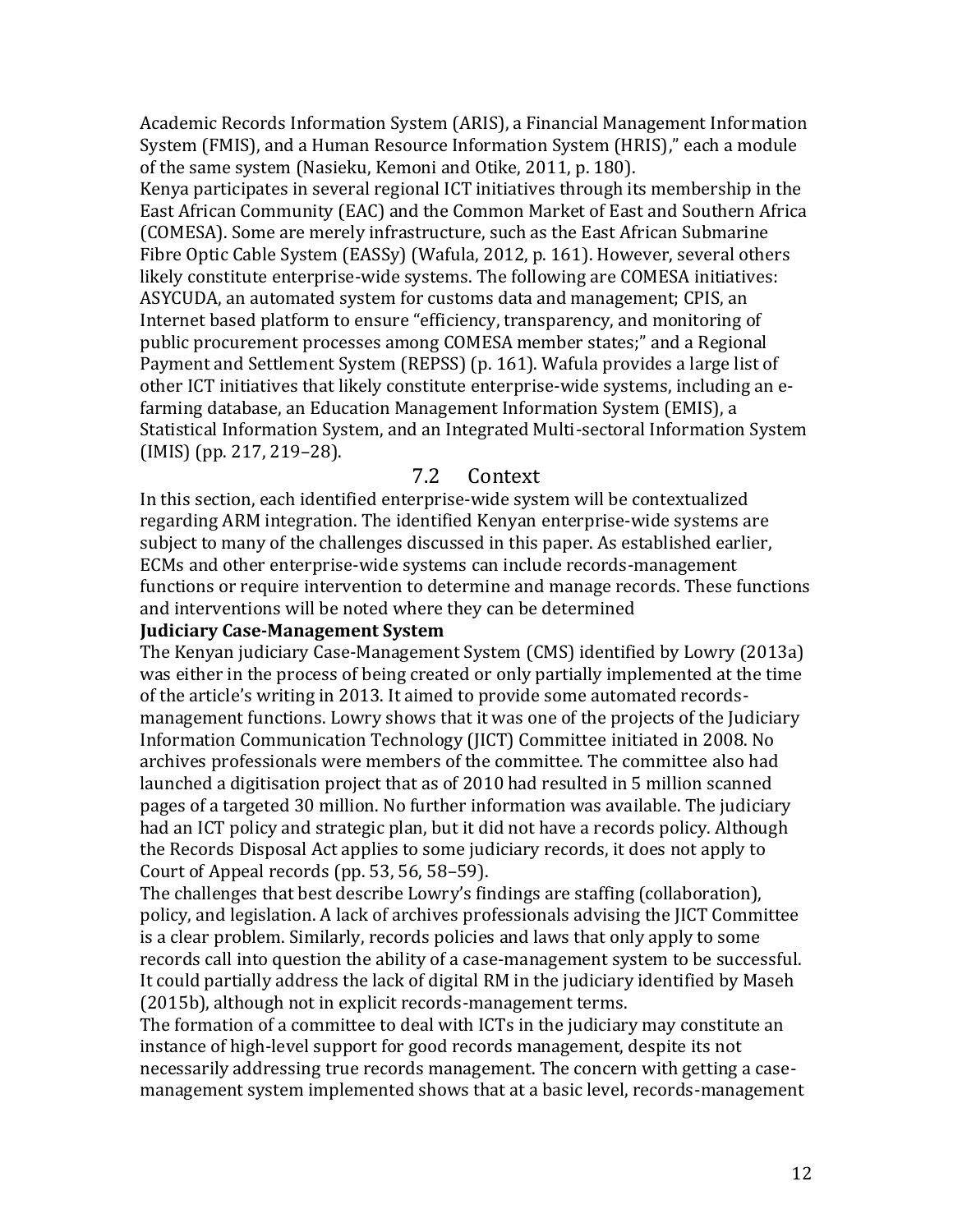concepts are likely on the minds of high-level authorities within the judiciary. Regarding the RM implications of the Judiciary Case-Management system, Lowry (2013a p. 56) found it "unlikely that full records management functionality is being developed in the system." In this case, the Judiciary Case-Management system forms an enterprise-wide system, but one that requires intervention to identify and manage records.

#### **Judiciary ERMS**

A donation from the United States Agency for International Development (USAID) funded the judiciary ERMS implementation in Eldoret Magistrate court in Ausin Gishu. Furthermore, a magistrate court in Nairobi County had created a computer catalogue of files (Maseh, 2015b, pp. 135–136). Maseh's survey of judiciary professionals found that 87% worked only with paper records, while 13% worked with digital records (presumably using the ERMS) (p. 135). Ninety-five percent of survey respondents felt that the primary problem related to records management in the judiciary was appropriate staffing, not poor records management itself (p. 139). Staff were confused over whether a digital-records policy existed (p. 141). Finally, the judiciary had five records management plans between 2012 and 2016, all centred on registries (p. 184). Among other things, these plans included an ERMS implementation and an integrated document management system (p. 185). Maseh states that "the system had the potential of managing every aspect of a case including court proceedings which though created manually by a judge or magistrate presiding over a case could be scanned and uploaded onto the system" (p. 135–136). This ERMS seems to be managing items beyond documents or records and may constitute an enterprise-wide system. However, it may also complement the CMS described by Lowry (2013a), in which case it forms the missing-records intervention required for that system.

The challenges relevant to this ERMS implementation are staffing and lack of clear policies. Maseh (2015b) noted the lack of RM policy in the judiciary (p. 222); the implementation of ERMS systems without accompanying digital records policies is an example of a focus on ICT over sound policy, which may lead to poor performance. Although an ERMS is not an ECM per se, this ERMS does seem to address the problem of the lack of digital RM in the judiciary, particularly regarding the lack of records-management functions in the previously mentioned CMS. The connection between the CMS and this ERMS is unclear. Most importantly, the existence of this ERMS provides for the possibility of being integrated with both the CMS described above and the data warehouse described below.

#### **Judiciary Court Management System, Judicial Help Desk, and Integrated Financial Management Information System**

Moturi, Mburu, and Ngaruiya (2016) propose a data warehouse for the Kenyan judiciary and identify a CMS, a JHD, and an IFMIS from which information could be pulled for this warehouse (p. 10). They describe its functions thus:

Extract, Transform, and Load (ETL) processes physically integrate data from multiple, heterogeneous sources in a data warehouse. ETL tools are pieces of software responsible for the extraction of data from several sources, cleansing, customization and insertion of the data into a data warehouse. (p. 9)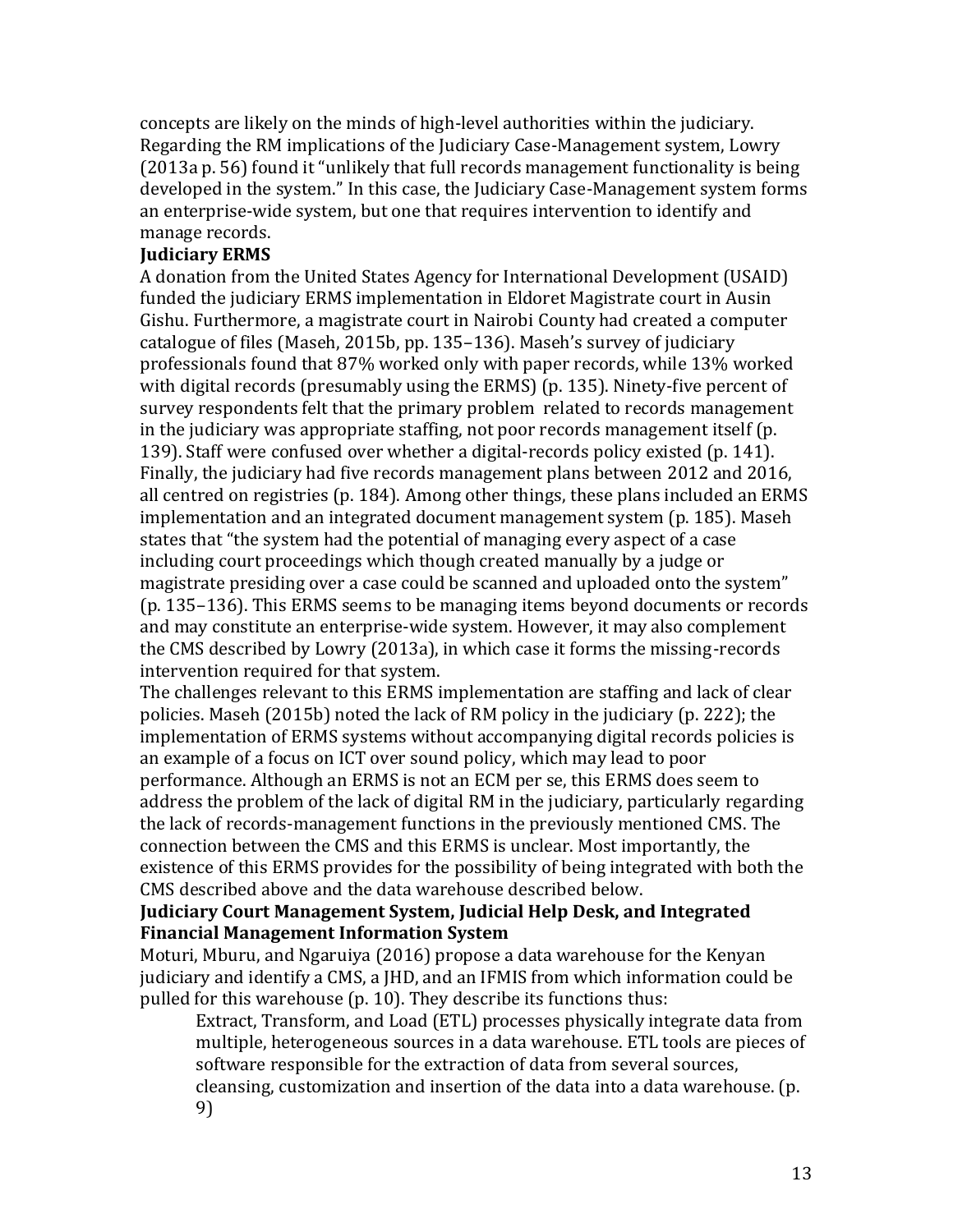This management of multiple types of content drawn from several sources makes this data warehouse the clearest example of an enterprise-wide system in the Kenyan judiciary. The data pulled from these systems would form part of a database belonging to the court's registry system, clearly giving this data warehouse a records-management function (p. 10). However, this article does not include any information about the integration of this data warehouse with the existing ERMS described by Maseh, or the CMS described by Lowry. The authors of this piece are computer-science and informatics professionals, and records-management concerns are not present in the article. This shows that the primary problem for this initiative is staffing/collaboration. On the other hand, the progression from case management described by Lowry to Maseh's ERMS and finally Moturi, Mburu, and Ngaruiya's data warehouse shows that recent and continued improvement is happening in the Kenyan judiciary regarding attempts to manage case backlogs and provide more effective records management.

## **Ministry of Higher Education, Science, and Technology EDRMS**

The EDRMS implementation at MoHEST ultimately failed (Mutimba, 2014, pp. 4, 48). Although the findings of Mutimba's accompanying survey are complicated, they seem to suggest that training was the factor that caused the implementation to fail. Although 83% of respondents stated that they were trained in the use of the EDRMS "to a small extent," 76% of respondents "did not prefer" using the EDRMS (pp. 34, 37). Furthermore, MoHEST's records-management policy was not well known (p. 46). This example clearly shows the necessity for good training to support an EDRMS implementation, and how it can fail on this point alone, even with policies in place.

Although an EDRMS can be considered an enterprise-wide system, not enough information was provided in this article to determine this point.

#### **Moi University: Library Information System, Academic Records Information System, Financial Management Information System, and Human Resource Information System**

Moi University had several systems producing digital records—LIS, ARIS, FMIS, and HRIS (Nasieku, Kemoni and Otike, 2011). However, the records themselves were not necessarily managed in digital form or managed well. Staff printed out digital records, used storage media like CDs, or in the case of financial records, performed microfilming (p. 191). There was no digital records-management policy (pp. 192, 195) and only 10.6% of surveyed staff had records-management training (pp. 191– 93).

This reveals that Moi University suffers from staffing (training) problems, lack of digital RM, and lack of policy. These problems hamper Moi's ability to utilise the digital records it is already generating.

The LIS, ARIS, FMIS, and HRIS systems noted above may constitute enterprise-wide systems. In this case, records management is performed as an intervention instead of as a component of the system, and very little is done to manage digital records in their native formats. Nasieuku, Kemoni, and Otike specifically note that "the ICTs and resources that were available were not equipped with digital records management functionalities" (p. 201).

**Kenya COMESA ICT Initiatives**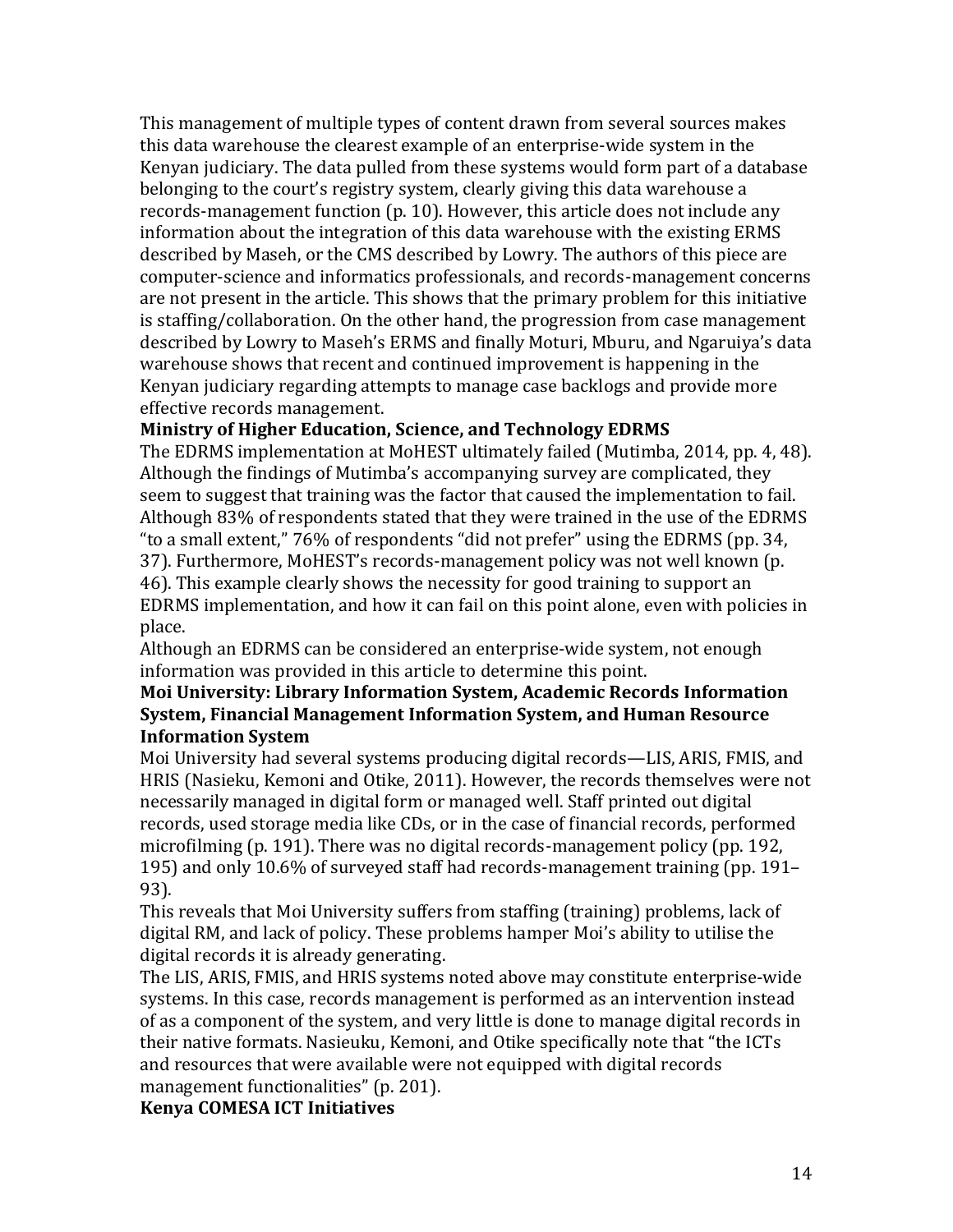Kenya's COMESA ICT initiatives have very little contextualizing information available about their strengths and weaknesses.

ASYCUDA provides trade data, "facilitating regional trade and enables member states to produce accurate, timely and reliable trade data that could then be analysed and used to inform decision and policy makers" (Wafula, 2012, p. 161). CPIS is a procurement tool that:

Uses a web-based platform over the Internet to promote greater efficiency, transparency and monitoring of public procurement processes among the COMESA member states. Making information available to the public leads to cost savings and transparency for state institutions. CPIS is expected to reduce the discretionary powers of procurement officials, leading to development of a better public service and prompt member states to adopt legislative reforms in public procurement. (p. 161)

REPSS "is intended to improve the flow and settlement of cross border payment transactions among financial institutions for the benefit of importers and exporters" (p. 161).

Other initiatives discussed include an e-farming database and an e-health initiative (p. 220), an EMIS (p. 221), a Statistical Information System (p. 227), and an IMIS (p. 228). No further information was available about these items.

Because the descriptions of these initiatives are simple or vague, it is difficult to discuss them in broad terms. However, as many are international endeavours under the umbrella of COMESA, we should consider the decentralization of records management as the major problem. Since many of the problems identified in the literature about Kenya are broadly applicable to other countries in Africa, who would manage any records resulting from these ECMs, and how? This is a difficult question with no clear answer.

## **8. Conclusions**

Enterprise-wide content-management systems exist in the Kenyan public service. They generally form part of a concerted effort by public-sector institutions to become more responsive to the people they serve. The Kenyan judiciary is in a position where it could integrate or may have already integrated enterprise-wide systems with records-management functions. In other Kenyan public services, the connection between existing enterprise-wide systems and RM is tenuous. In all cases, many of the problems identified by previous authors and within this paper namely staffing, poor ICT implementations, decentralization, and poor policy and legislation—hamper records-management functions. Broadly, the reality reflects Mnjama's (2003) argument that although digital records are included in the Kenya Public Archives and Documentation Service Act, Kenya has not moved to "establish how records created electronically are being managed" (p. 98). This accounts for the patchy nature of Kenya's enterprise-wide systems and their integration with Kenya's ARM.

It is difficult to discern at this remove if any improvement of integration between enterprise-wide systems and ARM is occurring within the identified organizations. However, the keen awareness of current problems in the professional literature, coupled with recent willingness of the Kenyan government to address poor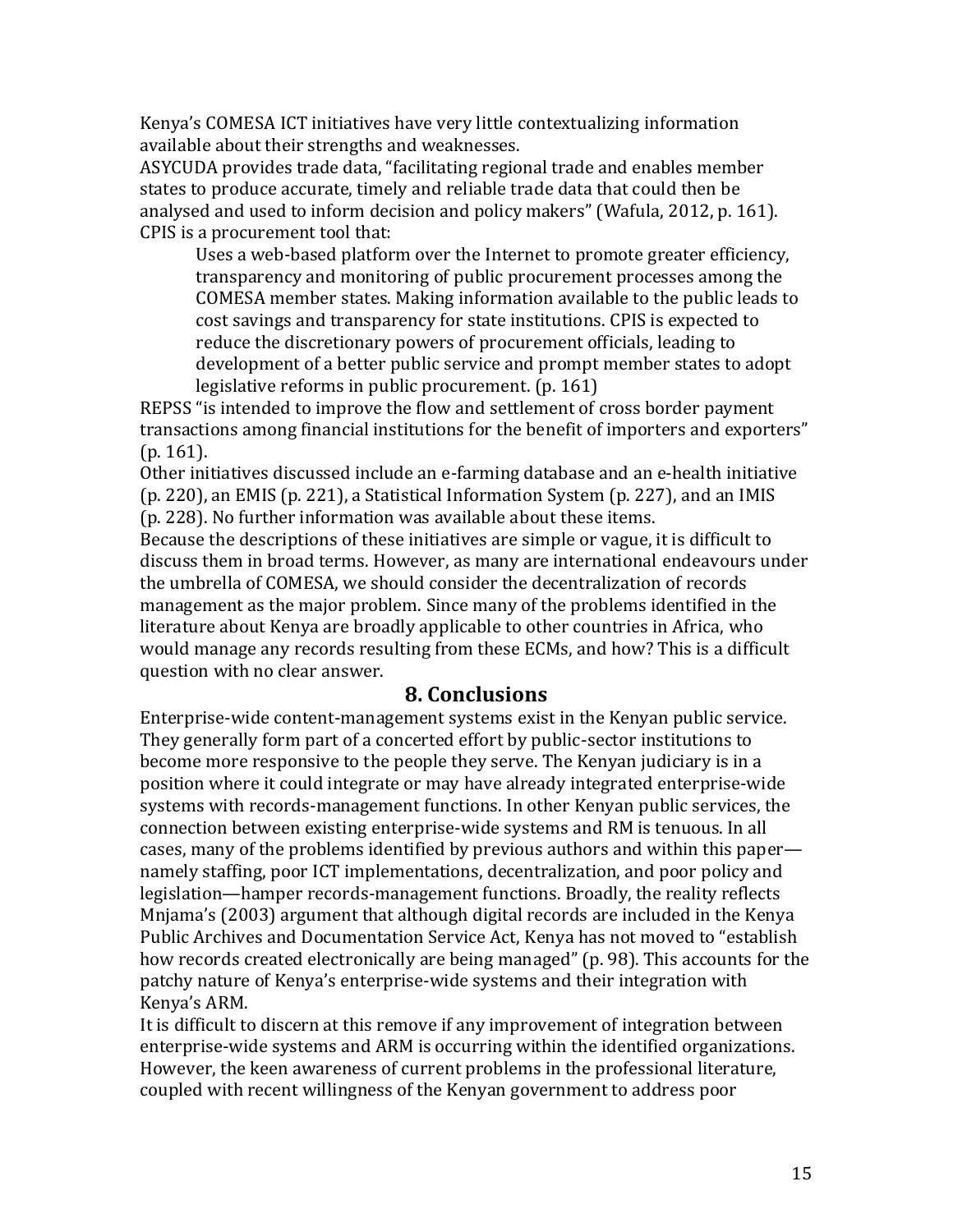recordkeeping issues, suggests ample opportunity to make solid improvement. This provides some hope that future enterprise-wide system implementations will have a stronger connection to ARM. The willingness of Kenya to address ARM challenges places it at the high end among African nations in terms of its digital RM practice and e-governance initiatives; however, the literature is very clear that South Africa is the leader in these areas, according to Abankwah (2010), Asogwa (2012), Bwalya and Mutula (2014), Ngoepe, Maluleka and Onyancha (2014), and Wato (2006). For Kenya, much work remains, but it has clear steps to take.

For Kenyan ECMs to be successful, they must be supported by improvements in the areas identified by previous authors and outlined in this paper. Most importantly, Kenyan ECM applications must be integrated with ARM and built with consideration for ARM. Otherwise, they will continue to be examples of attempted solutions that do not fulfil their intended purpose.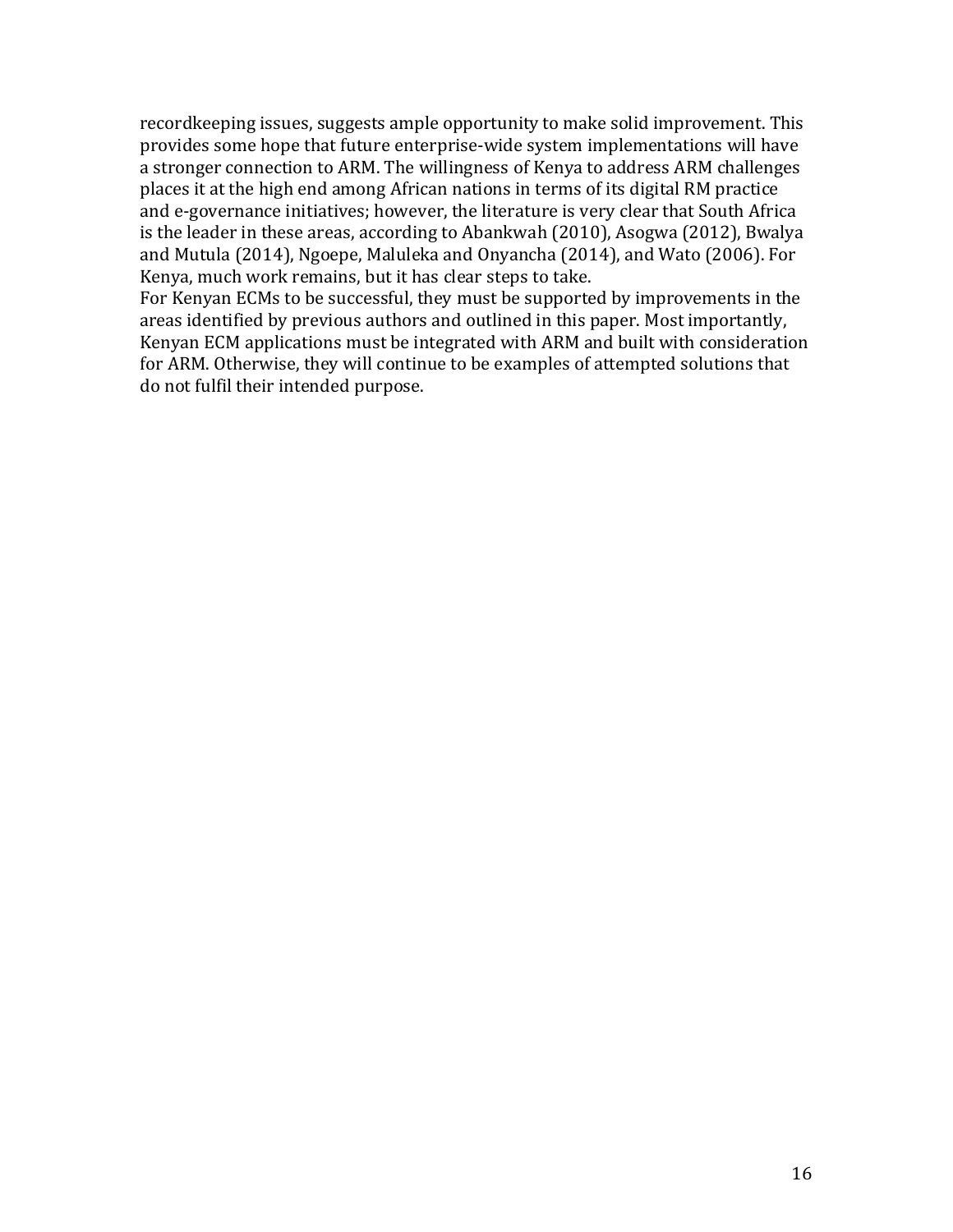#### **References**

- Abankwah, R. (2010) 'An examination of the e-governance position of selected National Archives in ESARBICA', *ESARBICA Journal: Journal of the Eastern and Southern Africa Regional Branch of the International Council on Archives,* 29(1).
- Abuki, B.J. (2014) *The role of records management in public service delivery in county governments in Kenya: a case study of Kisii county government headquarters*. Diss. University of Nairobi, 2014.
- AIIM. (2010) 'What is enterprise content management.' Available at http://www.aiim.org/What-is-ECM-Enterprise-Content-Management.aspx (Accessed 5 March 2011).
- Ambira, C. and Kemoni, H. (2011) 'Records management and risk management at Kenya Commercial Bank Limited, Nairobi', *South African Journal of Information Management,* 13(1), pp. 1–11.
- Ambira, C. (2010) *Records management and risk management at Kenya Commercial Bank Limited, Nairobi Area.* Master's thesis, Moi University.
- Asogwa, B.E. (2012) 'The challenge of managing electronic records in developing countries: implications for records managers in sub-Saharan Africa, *Records Management Journal*, 22(3), pp. 198–211.
- Barata, K., Kutzner, F.J. and Wamukoya, J. (2001) 'Records, computers, and resources: a difficult equation for sub-Saharan Africa", *Information Management*, 35(1), pp. 34–42.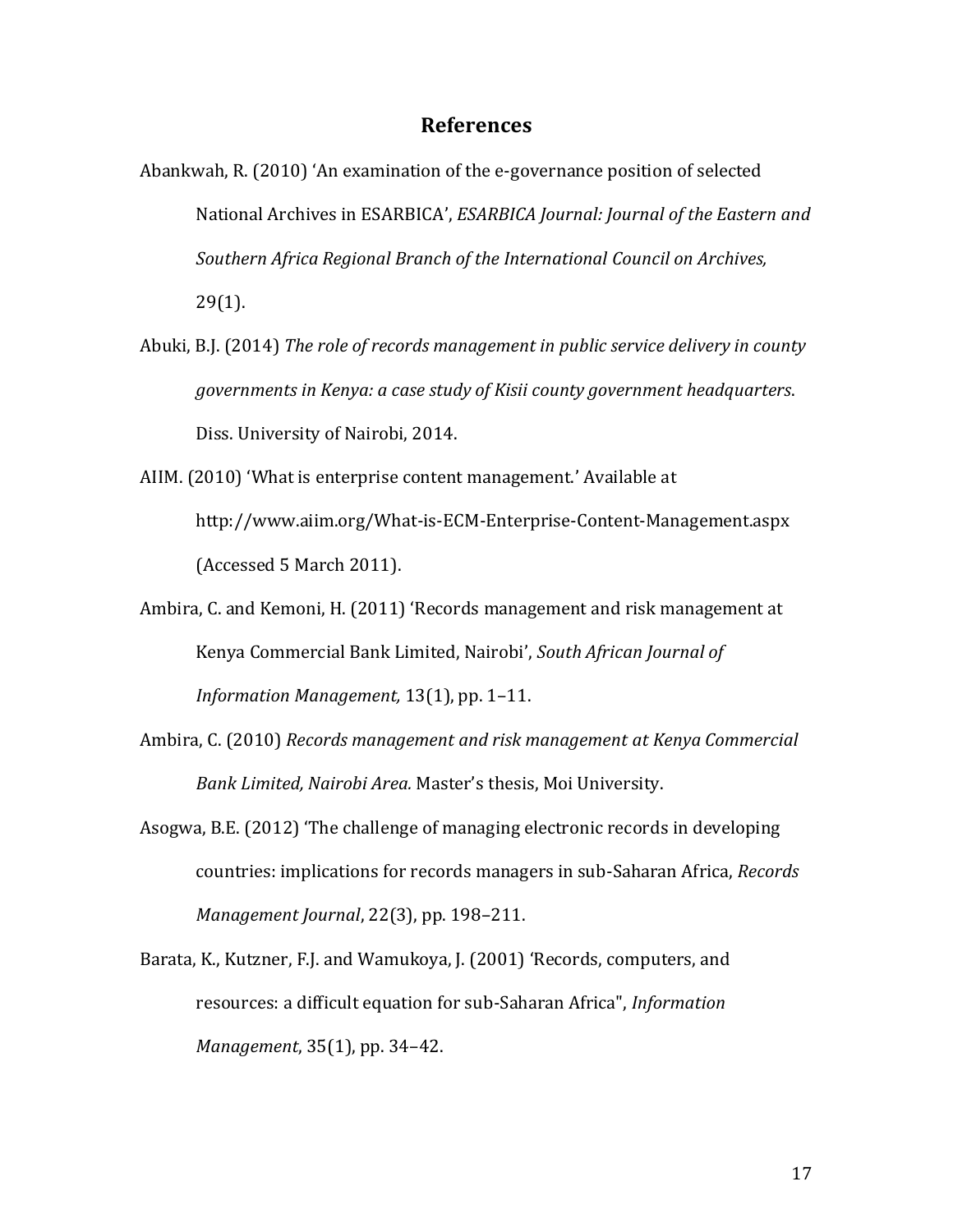- Bwalya, K.J. and Mutula, S.M. (2014) *E-government: implementation, adoption and synthesis in developing countries.* Vol. 1. Walter de Gruyter GmbH & Co KG, Berlin: Germany.
- Bwalya, K.J. and Mutula, S.M. (2016) 'The gamut of e-government research, design, and implementation: key issues', In *Politics and Social Activism: Concepts, Methodologies, Tools, and Applications* (pp. 49-68). IGI Global.
- Dwoya, N.S. (2014) Implementation of a records management programme at The Kenya Electricity Transmission Company Limited. Diss. University of Nairobi, 2014.
- Erima, J.A. and Wamukoya, J. (2013) 'Aligning records management and risk management with business processes: a case study of Moi University in Kenya', *Journal of the South African Society of Archivists,* 45, pp. 24–38.
- Katuu, S. (2016) 'Assessing the functionality of the enterprise content management maturity model", *Records Management Journal*, 26(2), pp. 1–22.
- Katuu, S. (2018). A Comparative Assessment of Enterprise Content Management Maturity Models. In E-Manufacturing and E-Service Strategies in Contemporary Organizations (pp. 93-118). IGI Global.
- Keakopa, M.S. (2002) 'Automated records management systems in the ESARBICA region', *ESARBICA Journal: Journal of the Eastern and Southern Africa Regional Branch of the International Council on Archives*, 21, pp. 41–48.
- Keakopa, S.M. (2010) 'Overview of archival and records management developments in the ESARBICA region', *Archives and Manuscripts,* 38(1), pp. 51–77.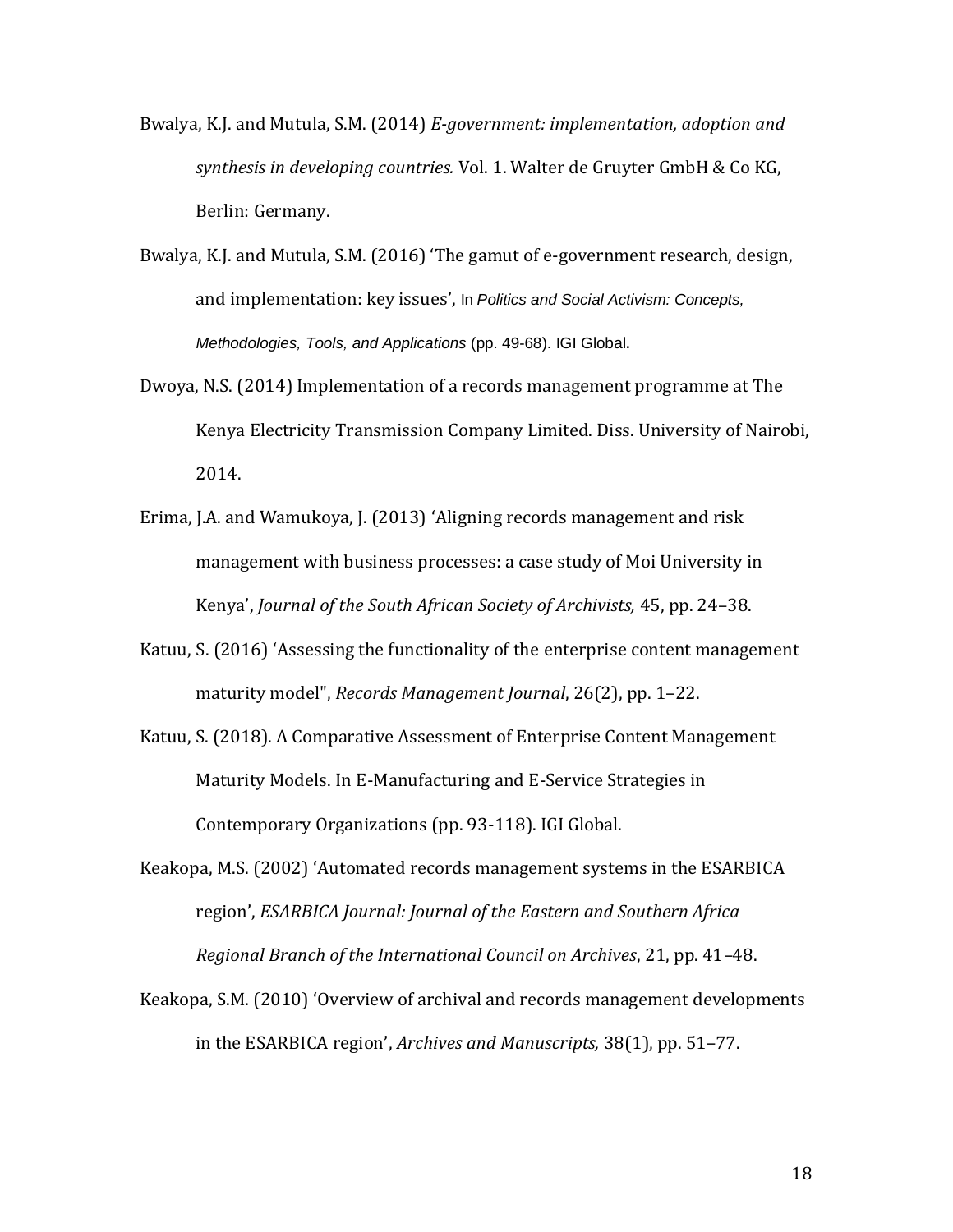- Kemoni, H.N., Ngulube, P. and Stilwell, C. (2007) 'Public records and archives as tools for good governance: reflections within the recordkeeping scholarly and practitioner communities', *ESARBICA Journal: Journal of the Eastern and Southern Africa Regional Branch of the International Council on Archives*, 26(1), pp. 3–18.
- Kemoni, H. and Ngulube, P. (2008) 'Relationship between records management, public service delivery and the attainment of the United Nations Millennium Development Goals in Kenya', *Information Development,* 24(4), pp. 296–306.
- Kemoni, H.N. (2007) *Records management practices and public service delivery in Kenya.* PhD thesis, University of KwaZulu-Natal.
- Kemoni, H.N. (2009) 'Management of electronic records—review of empirical studies from the Eastern, Southern Africa Regional Branch of the International Council on Archives (ESARBICA) region', *Records Management Journal,* 19(3), pp. 190–203.
- Lemieux, V.L. (2016) 'One step forward, two steps backward?', Does e-government make governments in developing countries more transparent and accountable?<https://openknowledge.worldbank.org/handle/10986/23647>
- Lowry, J. (2013a) 'Correlations between ICT and records policy integration and court case management system functionality: East African case studies', *Records Management Journal,* 23(1), pp. 51–60.
- Lowry, J. (2013b) 'Freedom of information and government records in Kenya, Uganda and Tanzania', *Archives and Manuscripts,* 41(1), pp. 23–32.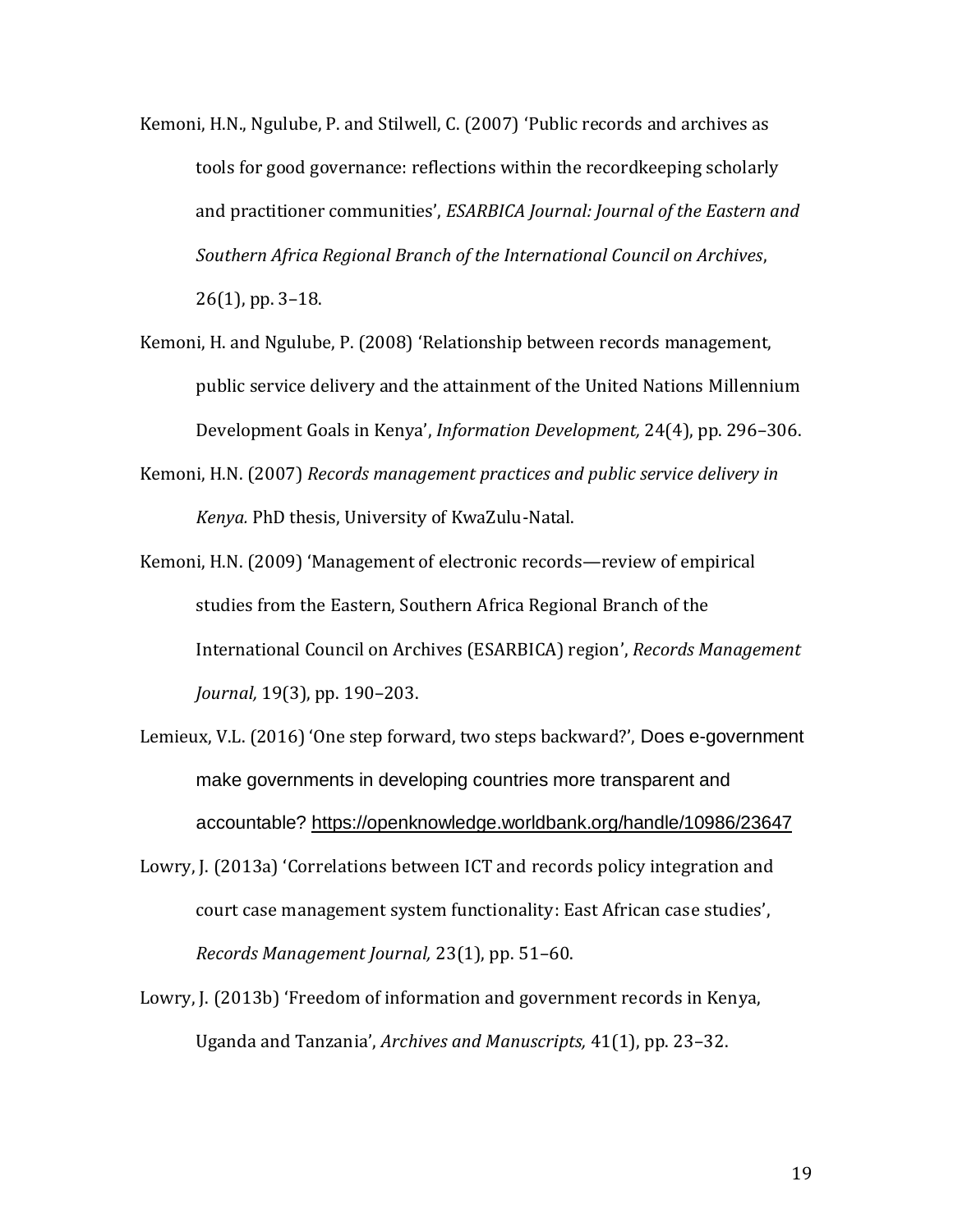Makau, J.A. (2014) *Factors influencing management of case backlog in judiciary in Kenya: a case of courts within Meru and Tharaka Nithi counties*. Diss. University of Nairobi, 2014.

Maseh, E. (2015a) 'Managing court records in Kenya', *African Journal of Library, Archives & Information Science,* 25(1), p. 77-87.

- Maseh, E. (2015b) *Records management readiness for open government in the Kenyan judiciary.* Phd thesis, University of KwaZulu Natal.
- Mazikana, P. (2009) 'A missed opportunity: archival institutions and public-sector reforms', *ESARBICA Journal: Journal of the Eastern and Southern Africa Regional Branch of the International Council on Archives,* 28, pp. 36–51.
- Mnjama, N.M. (1993) 'Archives and records management in Africa', *Information Development,* 9(1-2), pp. 83–86.
- Mnjama, N.M. (1994b) 'Records management at the Kenya Railways Corporation', *Information Development,* 10(3), pp. 208–214.
- Mnjama, N. (2003) 'Archives and records management in Kenya: problems and prospects', *Records Management Journal,* 13(2), pp. 91–101.
- Mnjama, N. (2005) 'Archival landscape in Eastern and Southern Africa", *Library Management,* 26(8/9), pp. 457–470.
- Mnjama, N. and Wamukoya, J. (2007) 'E-government and records management: an assessment tool for e-records readiness in government', *The Electronic Library,* 25(3), pp. 274–284.
- Mnjama, N. (2008) 'Access to records and archives in Kenya', *African Research & Documentation,* (106), p. 59.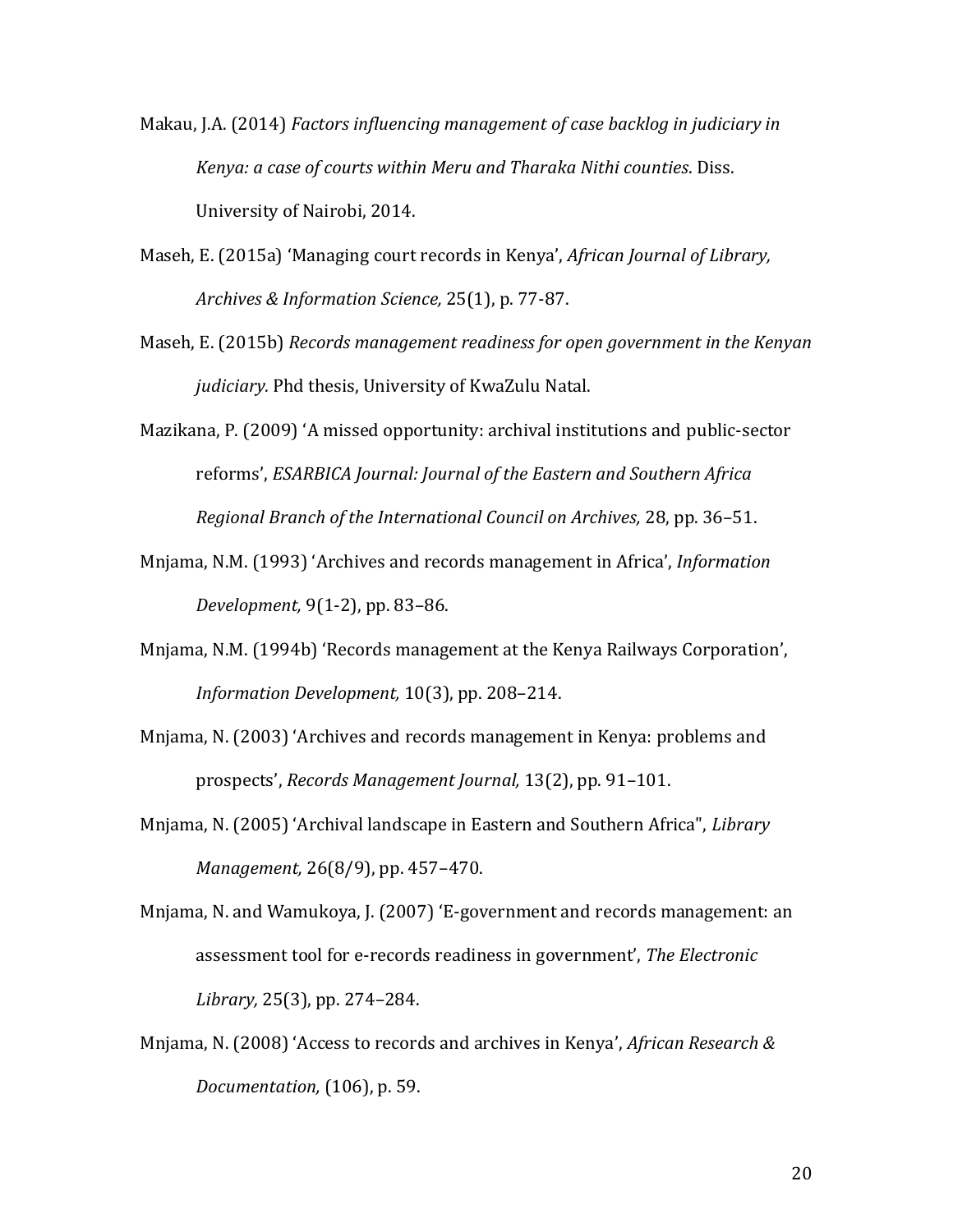- Moemi, C. (2015) 'Influence of records management on service delivery in the public sector in Kenya: A case of Lands Department, Ministry of Lands, Housing and Urban Development', *Strategic Journal of Business & Change Management,* 2(2) p. 667-688.
- Moturi, C., Mburu, R. and Ngaruiya, N. (2016) 'A case for judicial data warehousing and data mining in Kenya', *American Journal of Computing Research Repository*, 4(1), pp. 7–14.
- Mutimba, C.J. (2014) *Implementation of electronic document and records management system in the public sector: a case study of the Ministry of Higher Education Science and Technology*. Diss. University of Nairobi, 2014.
- Mwangi, P.W. and Wamukoya, J.M. (2012) 'Digital preservation of agricultural information at Kenya Agricultural Research Institute.' *ESARBICA Journal: Journal of the Eastern and Southern Africa Regional Branch of the International Council on Archives,* 31, p. 99.
- Mzerah, N. (2013) 'The role of records management in promoting business efficiency and service delivery at Kenya Ports Authority (KPA).' *ESARBICA Journal: Journal of the Eastern and Southern Africa Regional Branch of the International Council on Archives,* 32, p. 92.
- Nasieku, A.P., Kemoni, H. and Otike, J. (2011) 'Management of e-records at Moi University Eldoret, Kenya', *ESARBICA Journal: Journal of the Eastern and Southern Africa Regional Branch of the International Council on Archives,* 30(1), pp. 177–210.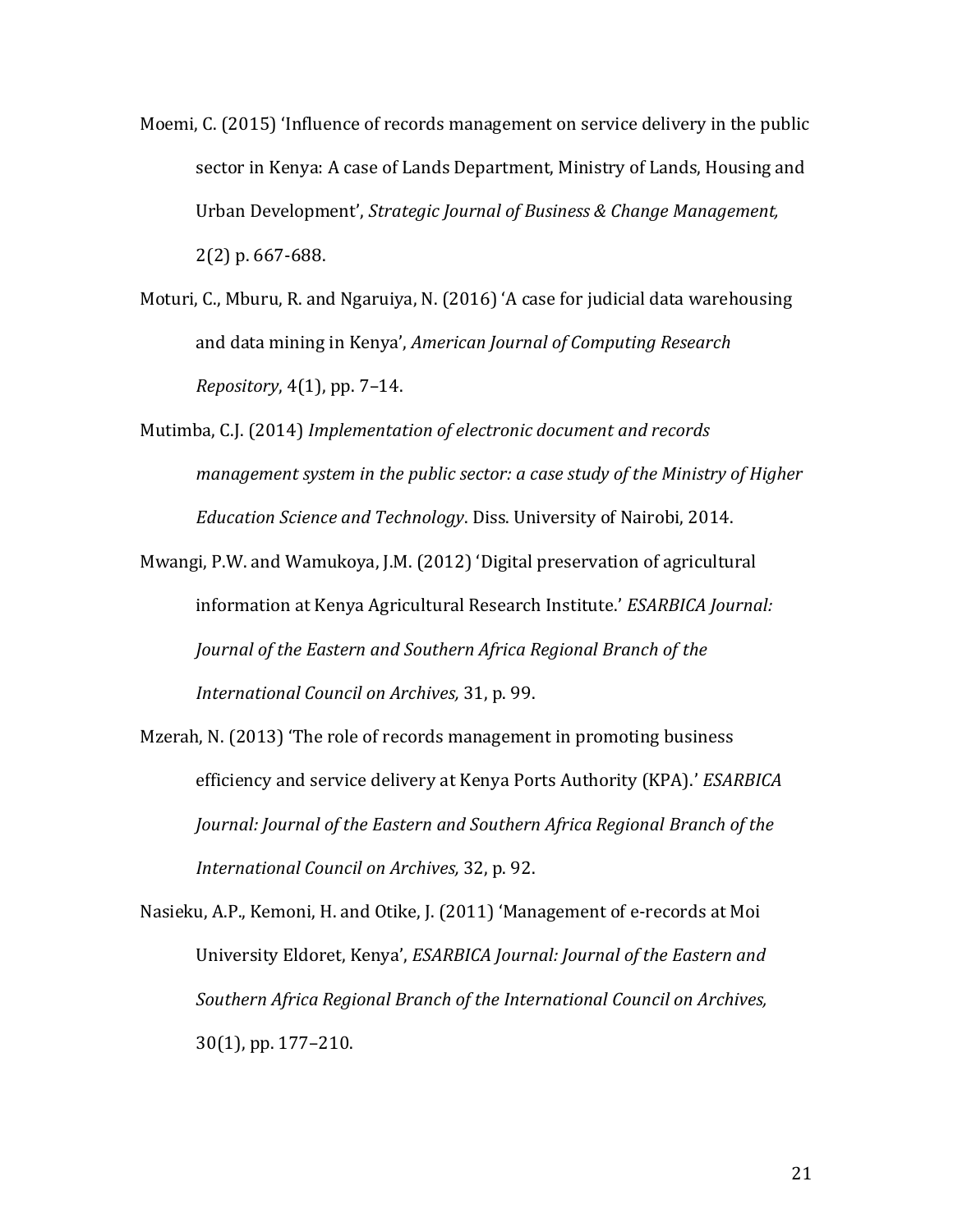- Nengomasha, C.T. (2013) 'The past, present and future of records and archives management in sub-Saharan Africa', *Journal of the South African Society of Archivists,* 46, pp. 2–11.
- Ngoepe, M., Maluleka, J. and Onyancha, O.B. (2014) 'Research collaboration in the archives and records management field across and beyond universities in Africa: an informetric analysis', *Mousaion,* 32(3), pp. 119–135.
- Ngulube, P. (2001) 'Guidelines and standards for records management education and training: a model for anglophone Africa', *Records Management Journal,* 11(3), pp. 155–173.
- Ngulube, P. (2004) 'Implications of technological advances for access to the cultural heritage of selected countries in sub-Saharan Africa', *Government Information Quarterly*, 21(2), pp. 143–155.
- Ngulube, P. (2005) 'Environmental monitoring and control at national archives and libraries in Eastern and Southern Africa', *Libri*, 55(2-3), pp. 154–168.
- Ngulube, P. and Tafor, V.F. (2006) 'The management of public records and archives in the member countries of ESARBICA', *Journal of the Society of Archivists,* 27(1), pp. 57–83.
- Ngulube, P. (2007) The Achilles Heel of the preservation of documentary materials in sub Saharan Africa: knowledge and skills or funding?" *Restaurator*, 28(3), pp. 159–168.
- Onyancha, G. *et al.* (2015) 'Trends, patterns, challenges and types of archival research in Sub-Saharan Africa" *African Journal of Library, Archives & Information Science* 25(2), pp. 145-159

22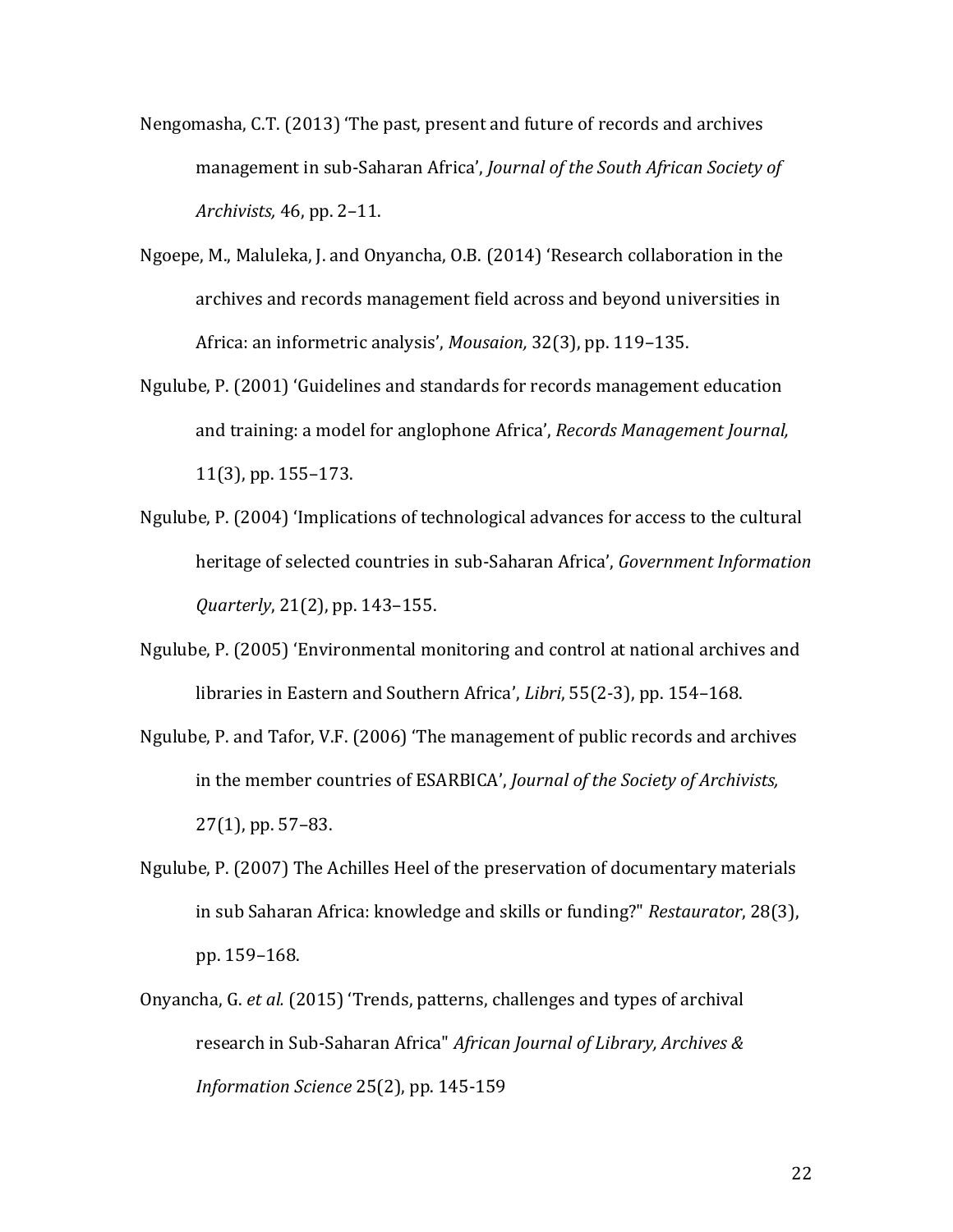Republic of Kenya (2014). The Kenya National Qualifications Framework Act.

[http://kenyalaw.org/kl/fileadmin/pdfdownloads/Acts/KenyaNationalQualif](http://kenyalaw.org/kl/fileadmin/pdfdownloads/Acts/KenyaNationalQualificationsFrameworkAct2014.pdf) [icationsFrameworkAct2014.pdf](http://kenyalaw.org/kl/fileadmin/pdfdownloads/Acts/KenyaNationalQualificationsFrameworkAct2014.pdf) 

Stephens, D.O. (1993) 'Records management in Africa south of the Sahara', *Information Management*, 27(3), pp. 56–58.

- Thurston, A. (1996) 'Records management in Africa: old problems, dynamic new solutions', *Records Management Journal*, 6(3), pp. 187–199.
- Tough, A.G. (2009) 'Archives in Sub-Saharan Africa half a century after independence', *Archival Science*, 9 (3-4), pp. 187–201.
- Venson, S.L., Ngoepe, M. and Ngulube, P. (2014) 'The role of public archives in national development in selected countries in the East and Southern Africa Regional Branch of the International Council on Archives region.' *Innovation: Journal of Appropriate Librarianship and Information Work In Southern Africa*, 48, pp. 46–68.
- Wafula, J.M. (2012) *ICT policy and strategies: towards e-governance and sustainable development-the case of East African Community and Kenya.* PhD thesis, Jomo Kenyatta University of Agriculture and Technology.
- Wamukoya, J. and Lowry, J. (2013) 'A regulatory framework for the management of records: assessments in Kenya, Uganda and Tanzania', *ESARBICA Journal: Journal of the Eastern and Southern Africa Regional Branch of the International Council on Archives,* 32, p. 138.